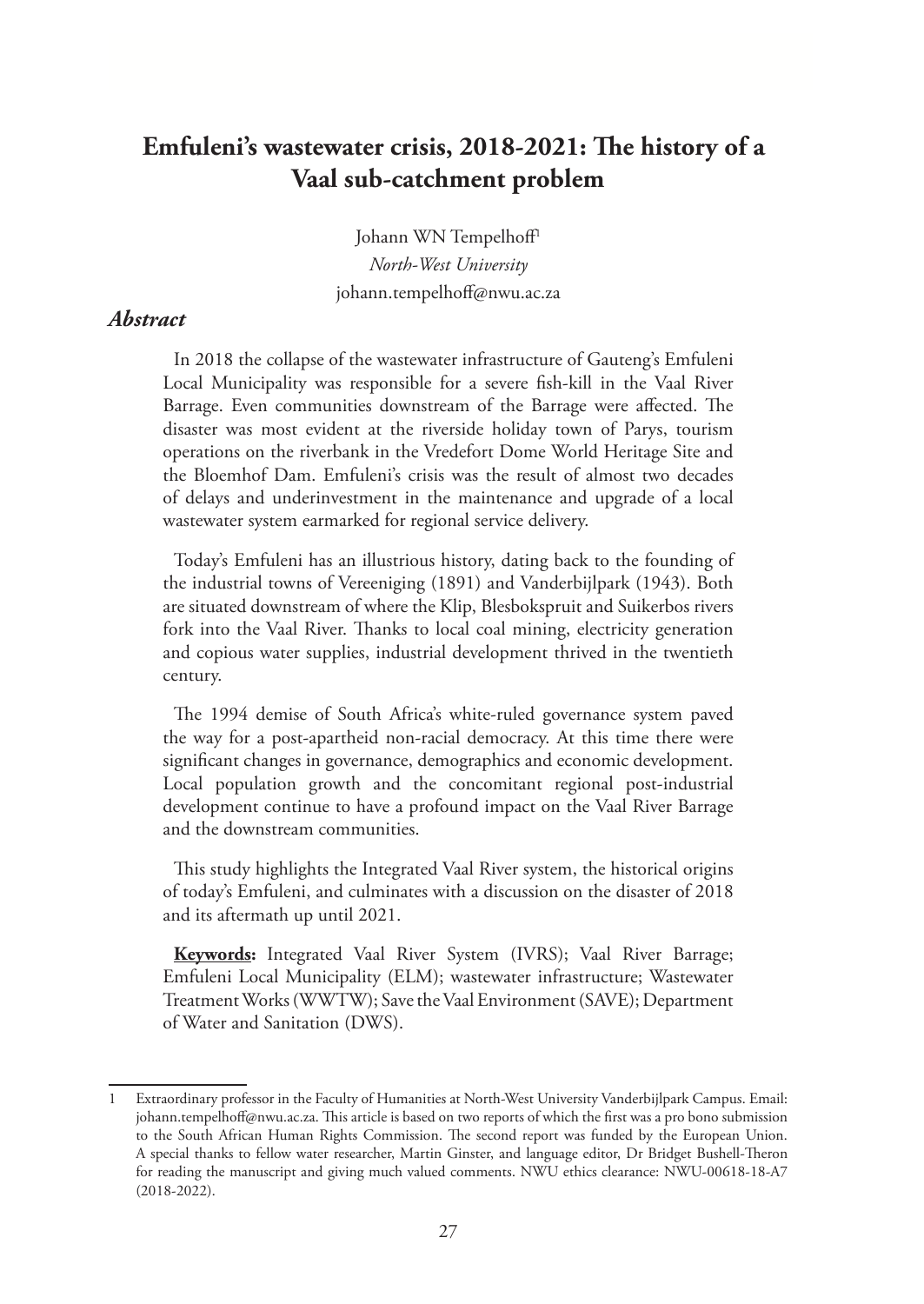### **Introduction**

In June 2018 there was a public outcry when untreated sewage spilled into the Loch Vaal section of the Vaal River Barrage from Emfuleni's Local Municipal wastewater treatment works in the Rietspruit catchment. Waterfront homes and popular local tourist destinations bore the brunt of an environmental disaster that had been some time in the making. Fish kills were prevalent in the Barrage. The raw sewage spill also affected Vaal River communities as far as the town of Parys and Vredefort Dome World Heritage Site. Since then, Gauteng's provincial government and the national Department of Water and Sanitation (DWS) have intervened frequently in attempts to mitigate the persistence of a simmering environmental health hazard.

For two decades measures to safeguard the environmental health of thousands of residents of Sebokeng in the Rietspruit sub-catchment of the Barrage yielded mixed results.2 There simply was no systemic regime of consistency on the maintenance and upgrade programme for the two local wastewater treatment works of Rietspruit and Sebokeng. By 2021, the status of the critical environmental health crisis was at a standstill; it remained a project under construction largely because of the inability of the relevant authorities to pay for a R2,2bn rescue project, of which only R258million had been made available at the end of the 2020/21 financial year.<sup>3</sup>

The onset of Emfuleni's wastewater crisis should be seen against the backdrop of the countrywide drought (2014-2019). Drought disaster conditions foregrounded the crisis of collapsing municipal water and wastewater systems in many parts of South Africa. Two prime examples of what was happening in many other parts of the country were: Cape Town's "Day Zero", when the drought-stricken Western Cape's critical water storage facilities almost dried up, leaving more than three million Peninsula residents practically waterless;<sup>4</sup> and Emfuleni's crisis by 2018 that stood out as a grim reminder of what happens when a wicked raw wastewater problem presents itself in a complex river system like that of the Integrated Vaal River System (IVRS).<sup>5</sup>

In the discussion to follow attention is given to the IVRS and the catchment of the Vaal River Barrage. Then follows an exposition of Emfuleni's historical development as an urban industrial node since the late nineteenth century. The narrative culminates

<sup>2</sup> JWN Tempelhoff, "Civil society and sanitation hydropolitics: A case study of South Africa's Vaal River Barrage", *Physics and Chemistry of the Earth, Parts A/B/C* 34, 3, 2009, pp. 164-75 (available at https://doi.org/10.1016/j. pce.2008.06.006, as accessed on ca 2017-2018).

<sup>3</sup> DWS IVRSSSC, "Continuation of the Integrated Vaal River System Reconciliation Strategy Study – Phase 2: Strategy steering committee Meeting 5: Agenda and presentations 25 February" (Pretoria, DWS, 2021), p. 17.

<sup>4</sup> WP Visser, "A perfect storm: The ramifications of Cape Town's drought crisis", *The Journal for Transdisciplinary Research in Southern Africa*, 14(1), 2018, pp. 1-10 (available at https://doi.org/https://doi.org/10.4102/, as accessed on ca 2017-2018); J Tempelhoff, "The rise (and fall?) of resilience in dealing with Cape Town's water crisis (2015-2018)", P Juuti, H Mattila, R Rajala, K Schwartz, C Staddon, *Resilient water services and systems: The foundation of well-being*, (London, International Water Association (IWA), 2019), pp. 111-148.

<sup>5</sup> JWN Tempelhoff, "When things 'fall apart': The 2017-18 sewage spills in the Vaal River Barrage catchment: Report to the South African Human Rights Commission", [5.2], 2019, North-West University, Vanderbijlpark.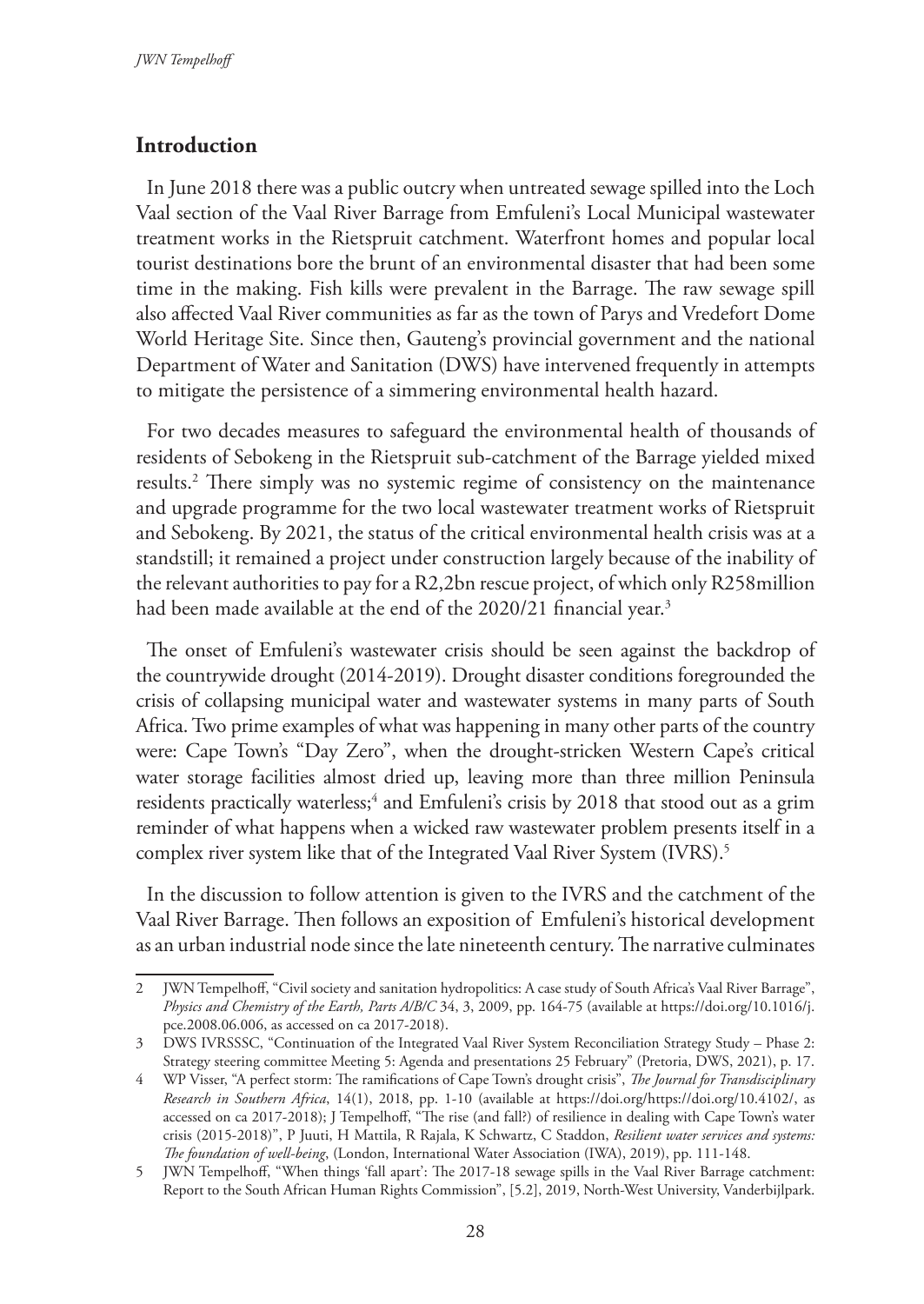with the onset of Emfuleni's current wastewater crisis in 2018.

## **The integrated Vaal River System (IVRS) and the Vaal River Barrage** *The IVRS*

In southern Africa the 1300km-long Vaal River is at the heart of a catchment of 192 000km<sup>2</sup> – the eighth largest of its kind in southern Africa. The Vaal River is a tributary of the larger Orange River catchment in central South Africa. However, the Vaal has played an extraordinary role in the country's economic development. By the 1980s, what is today's Integrated Vaal River System (IVRS) was already providing water resources for generating 50-60% of South Africa's gross domestic product (GDP) in the future Gauteng Province.<sup>6</sup>

Map 1: The Integrated Vaal River System, where complex water transfer systems contribute to planning consistent water supplies in many parts of South Africa. Gauteng's AMD basins are magnified in the top right block



Source: DWS, *Continuation of the Integrated Vaal River System dws Reconciliation Strategy Study (PHASE 2)*, Department of Water and Sanitation (Pretoria, Department of Water and Sanitation, February 2018), p. 6.

E Braune and KH Rogers, *The Vaal River catchment: Problems and research needs*, 143 (Foundation for Research Development, South African National Scientific Programmes, 1987), p. 1; Anon., "Acid mine drainage Witwatersrand central basin: Project: Technical excellence category", *Civil Engineering/Siviele Ingenieurswese*, 2015, 10, pp. 17-18 (available at https://doi.org/doi:10.10520/EJC180506, https://journals.co.za/doi/ abs/10.10520/EJC180506, as accessed on ca 2017-2018), Pretoria.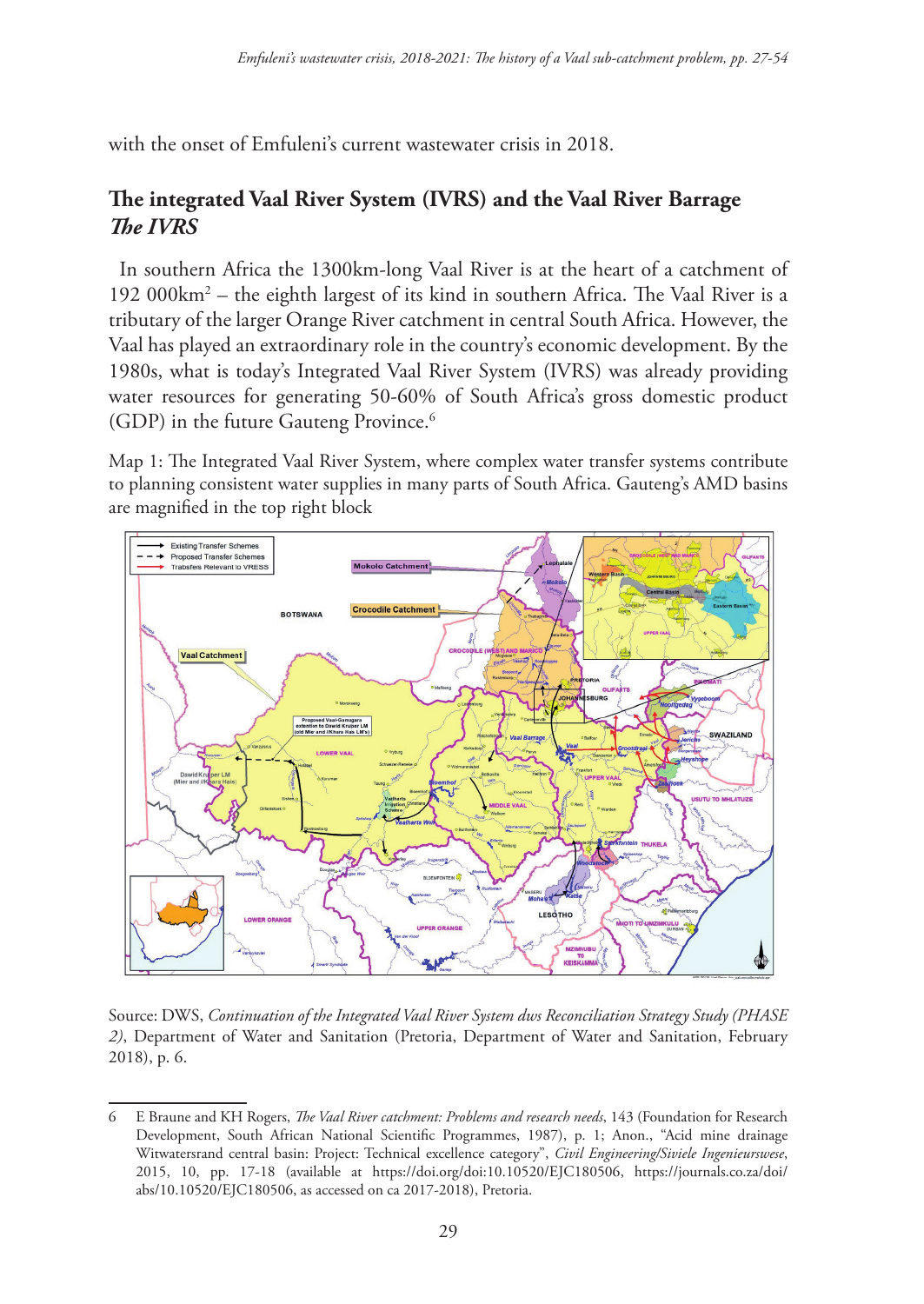The modern history of the Vaal revolves around the rise of gold mining on the Witwatersrand and Johannesburg in the 1880s and the subsequent industrial, commercial and financial urban development of what became the most populous region of South Africa. Copious water supplies were in high demand. Gold, coal, electricity and water supplies were key drivers of development. Although the Witwatersrand and Free State gold mines peaked in the 1970s and drifted into closure by the  $1990s$ , the IVRS remains vital to the management and storage of water resources that are instrumental in generating 50% of the country's GDP and 85% of its crucially important electricity supply in the year 2000.<sup>8</sup>

Water transfer systems in South Africa date back to the 1940s,<sup>9</sup> and later became the hallmark of more advanced transboundary water transfers in a country considered to be the thirtieth driest in the world with a meagre 465mm average annual rainfall.10 By the 1980s the national Department of Water Affairs (DWA) worked on a variety of complex transfers for securing more supplies of water. This process implied generating hydro-electric power supplies for peak times. More sophisticated communications technology and advanced planning and performance management monitoring systems enabled engineers hydrologists and water management experts, to develop an advanced monitoring programme in the 1990s.<sup>11</sup> The system now constantly reports on: real-time flows; the amount of water available; current sectoral requirements; and a systemic water balance reconciliation in the upper, middle and lower sections of the IVRS.12

#### *The Vaal River Barrage*

The far smaller catchment of the Vaal River Barrage<sup>13</sup> extends over a surface area of 600km2 , about 0.2% of the Vaal catchment in parts of southern Gauteng and the northern Free State. The Barrage structure is a medium-sized weir – a construction project of the Rand Water Board (Rand Water) in the period 1916 to 1922 to provide pumped water supplies for the Witwatersrand's gold mines and burgeoning urban

<sup>7</sup> CJH Hartnady, "South Africa's gold production and reserves", *South African Journal of Science*, 105(9-10), 2009, pp. 28-29.

<sup>8</sup> AR Turton, "The political aspects of institutional developments in the water sector: South Africa and its international river basins" (PhD, University of Pretoria, 2003), p. 205.

<sup>9</sup> A Conley, "The Department of Water Affairs a tradition of engineering excellence", *Civil Engineering*, 30(5), 1988, p. 223.

<sup>10</sup> Department of Water and Sanitation (DWS), Pretoria, National water and sanitation master plan, October 2018, p. 9 (availalbe at https://bit.ly/341NJ5N, as accessed on ca 2017-2018).

<sup>11</sup> PG van Rooyen, RS McKenzie, and JI Rademeyer, "Lessons learned from three decades of water resource planning of the Integrated Vaal River System" (The hydro-illogical cycle: Predicting and managing droughts 19th SANCHIAS Symposium, Skukuza, Kruger National Park, University of KwaZulu-Natal, Pietermaritzburg, 18- 20 September 2018); JI Rademeyer, "Presentation to major Vaal River stakeholders: Historic overview" (Preconsultation meeting: Vaal River System stakeholders, Emerald Casino, DWAF, 29 July 2005).

<sup>12</sup> Department of Water Affairs and Forestry (DWAF), Internal strategic perspective Vaal River system: Overarching, Directorate: National Water Resource Planning, WMAs No 8,9, & 10, 2004, pp. vi-vii; Chapters 2-3.

<sup>13</sup> The Barrage (64km) only extends over a distance of 4.9% of the length of the Vaal River.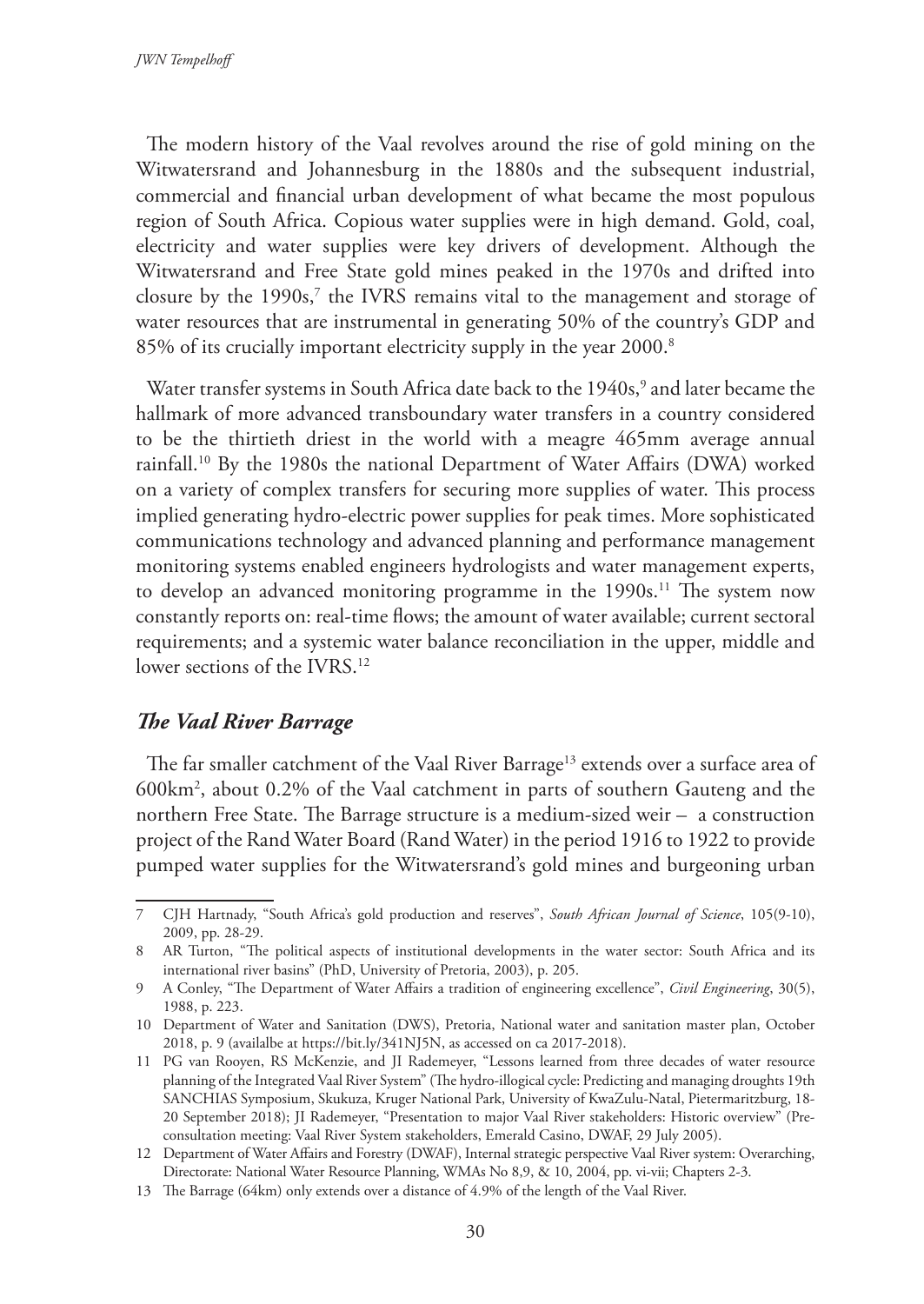settlements.<sup>14</sup> The Barrage is 64km downstream of the Vaal Dam and is a national departmental dam completed in 1938 with subsequent capacity upgrades into the 1980s.15

By 2000, the Vaal River Barrage catchment was home to 10 million people, while also servicing some 13 600 wet industries and 21 wastewater treatment works.<sup>16</sup> Nowadays, apart from high quality water inflows from the Vaal Dam, the Vaal Barrage receives copious amounts of treated and untreated wastewater flows from the sub-catchments of the Rietspruit, Blesbokspruit, Taaiboschspruit, Leeuwspruit, Klip River and Suikerbosrand River. These streams carry stormwater, industrial and domestic sewage wastewater from southern Gauteng and parts of the northern Free State. In the 2000s, the Rietspruit alone carried upstream wastewater amounting to more than 70% of its average night flow, in the Emfuleni residential areas of Sebokeng and Evaton.<sup>17</sup> In addition, since the 2010s, the catchment has conveyed treated acid mine drainage (AMD) from special processing plants<sup>18</sup> at old workedout gold mining areas in the central and eastern basins of the Witwatersrand, via the Klip River<sup>19</sup> and the Blesbokspruit.<sup>20</sup>

#### **Emfuleni's urban industrial origins**

Today's Emfuleni is situated on the Vaal River's banks where pristine Vaal Dam water, blended with Southern Gauteng's treated wastewater and stormwater, flow further downstream through the Vaal River Barrage to support water needs in the middle Vaal and further downstream when required. The local municipality's origins date back to 1891 with the founding of Vereeniging – a riverine industrial coal mining town. Downstream of where the Klip River flows into the Vaal, the new settlement soon became a busy urban node where Witwatersrand residents enjoyed regular visits, travelling by road or train to the Vaal to relax and experience the impressive river or indulge in water sports. Vereeniging was also linked to gold mining operations on the Witwatersrand. Copious Rand Water Board water supplies, local coal, and a network of power stations generating electricity, fed into the Witwatersrand's water-

<sup>14</sup> JWN Tempelhoff, "Time and the river: Observations on the Vaal River as source of water to the Witwatersrand 1903-24", *Historia*, 46(1), 2001, pp. 247-270.

<sup>15</sup> R Kriel and R Van der Walt, *Vaal Dam* (Pretoria, Department of Water Affairs and Forestry, ca 2000s), pp. 1-14.

<sup>16</sup> F van Wyk, "An integrated manual for the management, control and protection of the Vaal River Barrage reservoir" (MSc, University of Johannesburg, 2001), p. 5.

<sup>17</sup> K Wall, "Challenges facing municipal infrastructural management in South Africa", *Town and Regional Planning*, 51(4), 2007, p. 31.

<sup>18</sup> S Naidoo, *Acid mine drainage in South Africa: Development actors, policy impacts, and broader implications* (Pretoria, Springer, 2017), pp. 41-72.

<sup>19</sup> TS McCarthy, "The impact of acid mine drainage in South Africa", *South African Journal of Science,* 107(5), 2011, p. 4; MS Humphries, TS McCarthy, and L Pillay, "Attenuation of pollution arising from acid mine drainage by a natural wetland on the Witwatersrand", *South African Journal of Science*, 113, 2017, pp. 1-9.

<sup>20</sup> M Lourenco and C Curtis, "The influence of a high-density sludge acid mine drainage (AMD) chemical treatment plant on water quality along the Blesbokspruit Wetland, South Africa", *Water SA*, 47(1), 2021, pp. 35-44.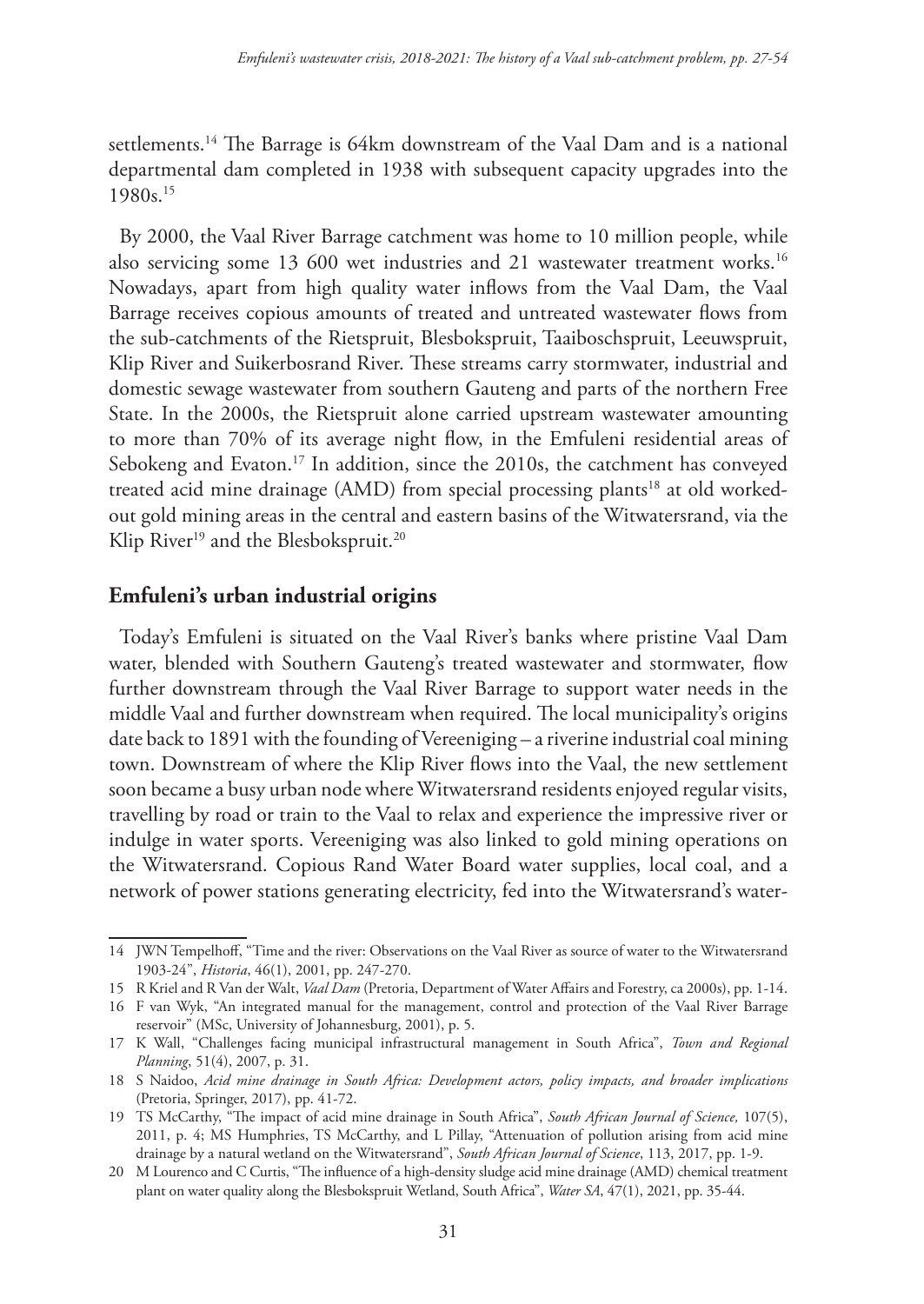energy nexus, which was vitally important to regional socio-economic growth and development.

By the 1940s, the Vaal Triangle (largely today's Emfuleni), experienced the onset of rapid industrialisation and urbanisation. The trend dovetailed with McNeill and Engelke's "great acceleration" discourse on the origins of the global Anthropocene phenomenon.21 One spin-off was Vanderbijlpark, a new town not far from Vereeniging, which by 1944 mushroomed on the Highveld grasslands north of the Vaal River Barrage. The town was a product of the state-owned Iron and Steel Corporation (Iscor) that established a modern steel plant.<sup>22</sup> Vanderbijlpark was the first of many "instant towns" that sprung up wherever there were mining and industrial prospects. Prime contemporaneous examples include the gold mining industrial towns, of Welkom/Virginia<sup>23</sup> and the coal mining town of Sasolburg, where the state-owned industry, Sasol, started using the Fischer-Tropsch process for manufacturing liquid fuel products from coal.<sup>24</sup>

The renowned physicist and trusted government advisor, Dr Hendrik van der Bijl (1887-1948), after whom the town was named, managed the local public corporation (Vesco) responsible for the development of the future city.<sup>25</sup> The planners were wellinformed on the latest international town planning trends in the United Kingdom, United States of America and Sweden.<sup>26</sup>

The planners' prime focus was the wellbeing of the white working class. Homes for an unskilled African workforce were far less commodious than those of their white counterparts. Africans were accommodated in basic mortar and brick housing, with planners working within the parameters of government policy guidelines. Like their white counterparts, many Africans came from rural areas and their housing was considered "appropriate". The state's emergent apartheid policies, especially after 1948, stressed that African labourers in urban areas were "temporary sojourners". Ultimately, they had to return to their rural "homelands". Only under certain circumstances, could long-time urban African families reside permanently in new townships.

<sup>21</sup> JR McNeill and P Engelke, *The great acceleration: An environmental history of the Anthropocene since 1945* (Cambridge, MA, Belknap of Harvard University Press, 2014).

<sup>22</sup> PJJ Prinsloo, *Die geskiedenis van Vanderbijlpark* (Vanderbijlpark, Potchefstroomse Universiteit vir Christelike Hoër Onderwys, 1994), pp. 82-90.

<sup>23</sup> E Nel and T Binns, "Decline and response in South Africa's Free State goldfields: Local economic development in Matjhabeng", *International Development Planning Review*, 24(3), 2002, pp. 255-258.

<sup>24</sup> SS Sparks, "Apartheid modern: South Africa's oil from Coal Project and the history of a South African company town" (PhD, University of Michigan, 2012), Chapters 3 and 4.

<sup>25</sup> R Van Niekerk and MF Van der Walt, "Dr. H.J. van der Bijl se filosofiese denkraamwerk – 'n histories-fllosofiese oorsig", *Koers-Bulletin for Christian Scholarship/Bulletin vir Christelike Wetenskap,* 61(3), 1996, pp. 293-297.

<sup>26</sup> L Brockett, "The history of planning South African new towns: Political influences and social principles adopted", *New Contree,* 16, 1996, pp. 162-64; PR Anderson, "The planning and development of new towns, with special reference to Vanderbijlpark", *Civil Engineering = Siviele Ingenieurswese* 1958, v8i8, 1958; RP Jansen van Rensburg, "Die beslaggewing van dorpsontwikkeling en bestuur in Vanderbijlpark gedurende 1943-1952" (MA, Potchefstroom University for CHE, 1992), p. 51.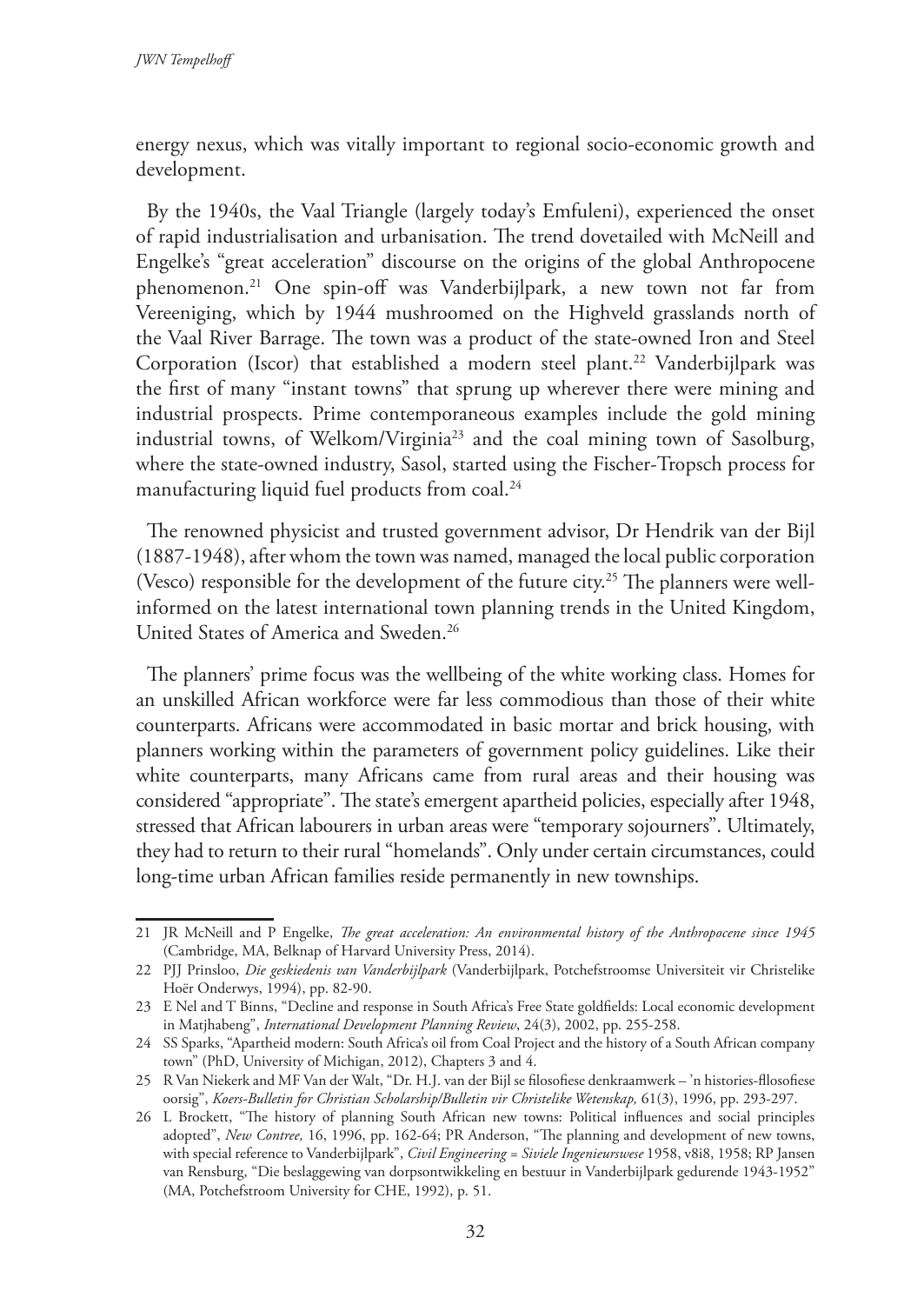Vanderbijlpark's benchmark was Vereeniging, where local mining and industrial operations attracted many rural Africans, who began to settle there from the early twentieth century. Africans working at local industries like the Union Steel Corporation (USCO) foundries, were initially housed in a poorly planned township called Top Location on the outskirts of Vereeniging. Top Location was a typical informal settlement, notable for inferior water and sanitation services.<sup>27</sup> This was in line with the government's segregation policy in the period 1905 to 1948. The forerunner of apartheid, this policy aimed at residential separation of whites and communities of colour in urban areas.28

In the 1930s each stand in Top Location had a bucket-system toilet, emptied three times a week. Later, public ablution facilities were provided with showers and flush toilets for males and females alike, while 26 taps with potable water served to distribute supplies throughout the township.<sup>29</sup> While Vereeniging's white residential areas were provided with water-based sewage systems in the early 1930s, Top Location's African residents were not as fortunate. Residents and local health officials warned town councillors of impending environmental health hazards in Top Location, but their pleas were ignored.30

In 1942, Vereeniging Town Council approved the blueprint for its new "model township" of Sharpeville to replace Top Location. It was well-planned, with a limited number of hostels and orderly rows of brick houses with basic community water and sanitation facilities that were compliant with essential health standards.<sup>31</sup> While the first extension was under construction, water was available free of charge, but clusters of 14 houses had to share a communal tap and two township bathing houses. By 1946 many of the homes had their own taps, toilets and bathrooms.<sup>32</sup> Meanwhile, in Top Location, the population continued to increase. The township's informally sub-divided and "rented" facilities enabled new residents to squat in small, over-crowded backyard spaces, while in Sharpeville, sub-divisions were prohibited.<sup>33</sup> Sharpeville was a practical guideline for Vanderbijlpark's future African townships of Bophelong and Boipatong.

<sup>27</sup> PJJ Prinsloo, *Die geskiedenis van Vereeniging* (Vanderbijlpark, PU for CHE, 1992), pp. 100-102.

<sup>28</sup> S Parnell, "Creating racial privilege: The origins of South African Public Health and Town Planning Legislation", *Journal of Southern African Studies,* 19(3), 1993, pp. 171-72; M Chaskalson, "The road to Sharpeville" (African Studies Seminar, University of the Witwatersrand, African Studies Centre, September 1986).

<sup>29</sup> PJJ Prinsloo, *Die geskiedenis van Vereeniging*, pp. 100-101.

<sup>30</sup> ME van Zyl, "Swart verstedeliking in Vereeniging 1923-1960" (PhD, Vista University, 1993), pp. 65-72.

<sup>31</sup> MW Willemse, "Die vestiging en uitbouing van munisipale bestuur en voorstedelike ontwikkeling in Vereeniging tot 1992" (MA Thesis, Potchefstroom University for CHE, 1999), pp. 111-113.

<sup>32</sup> M Menye, "Exploring the continuities and discontinuities in South African political violence: The Sharpeville, Bhisho and Marikana massacres" (M. Phil, Nelson Mandela University, 2018), p. 18; T Lodge, *Black politics in South Africa since 1945,* 6th edition (Longman, 1989, 1983), p. 206; T Lodge, *Sharpeville: An apartheid massacre and its consequernces* (Oxford, Oxford University Press, 2011), p. 79; I Jeffrey, "Cultural trends and community formation in a South African township: Sharpeville, 1943-1985" (MA, University of the Witwatersrand, 1991), pp. 59; 63.

<sup>33</sup> M Chaskalson, "The road to Sharpeville", pp. 10-12.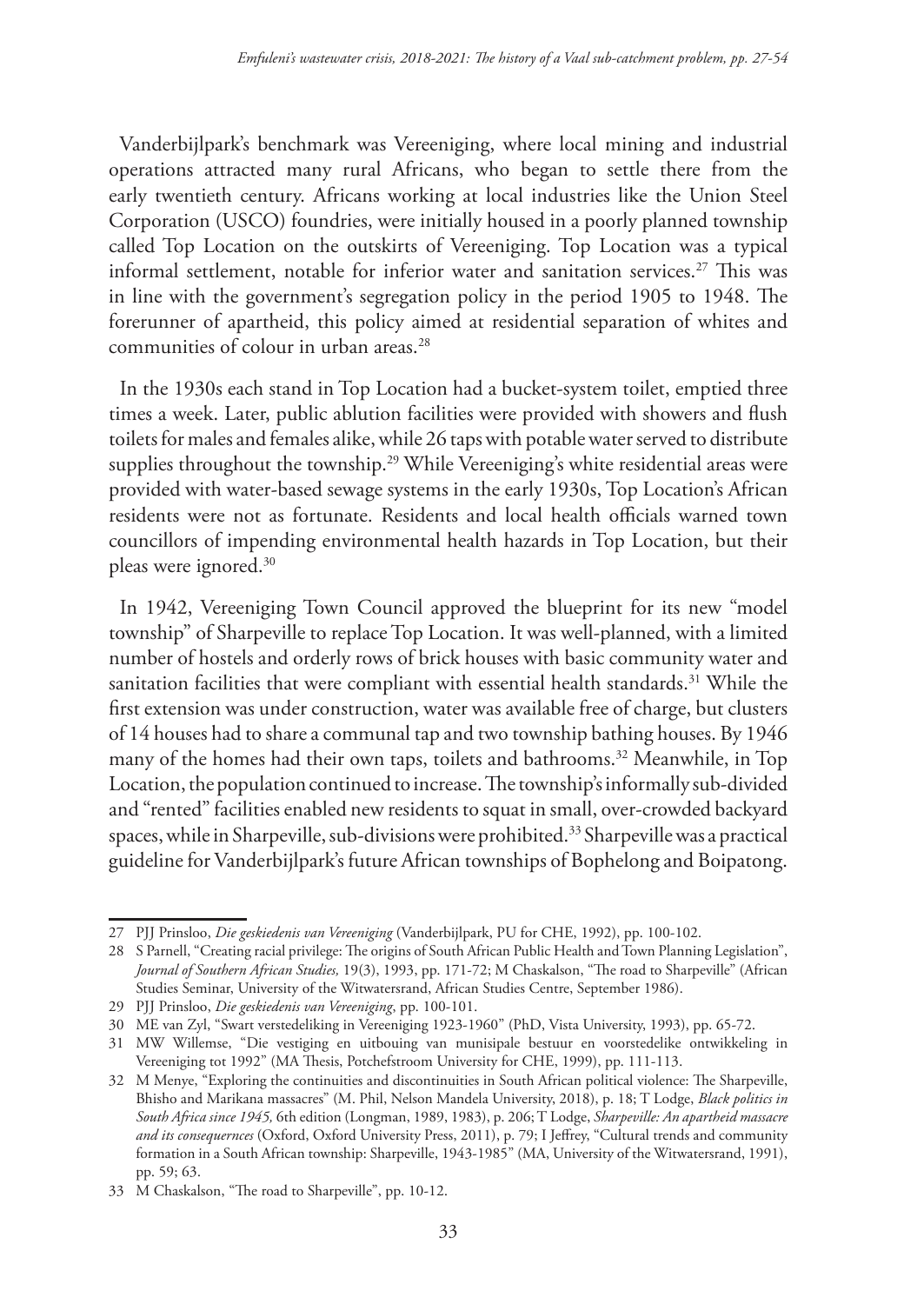One of the major differences between development in the two towns where whites lived was that Vereeniging's white residential area was well under way before attention was given to African housing.<sup>34</sup> In Vanderbijlpark, housing developments for both black and white residents were almost simultaneous. The first local black township (NW2) was approved in February 1945 in the western areas of town. Temporary accommodation was first provided in huts for about 3 000 African males, before construction began on 500 houses at a cost of £300 per unit. Each house had a plot of land, two bedrooms, a lounge, kitchen and a bathroom with toilet. The homes were replete with in-house electricity, water, and sanitation services.<sup>35</sup>

For Vanderbijlpark's white residents, standards were similar to urban housing in the more populous north. They were modern with spacious erven and proper water, wastewater and electricity services. Each of the 22 new residential suburbs had public spaces, park lands, "green lungs", local school facilities, shopping centres, as well as churches for most religious denominations. Later, Iscor recruited qualified immigrants from Europe to join the ranks of the local white workforce. Though there was "proper integration", town planners also made provision for the "unique" cultural, social and housing needs of new immigrant Portuguese, Dutch, Hungarian, Indonesian, German and Greek communities.36

Iscor's African workers became disgruntled. They complained that their housing was not of the same quality as those of white residents.<sup>37</sup> Their discontent with residential inequality came to the attention of the town's fathers, who chose to ignore it. They argued that parastatal institutions like Iscor, were anyway subject to the new policy guidelines of the National Party that came to power in 1948. Indeed, planners studying local development in the 1950s, described local township conditions as "favourable". Vanderbijlpark and its African residential areas, at the time, had been developed to provide the needs of industry and a future resident population of 120 000 people of colour and 90 000 whites.38

The African population in the Vaal Triangle region increased substantially over the years. Little wonder then that on 21 March 1960, Vereeniging's Sharpeville was the epicentre of a countrywide protest where 7 000 local residents came out in protest against the inequities of apartheid. More than 69 people were killed when police opened fire on protesting residents. The incident caught the attention of the world's

<sup>34</sup> ME van Zyl, "Swart verstedeliking in Vereeniging 1923-1960", pp. 73-74.

<sup>35</sup> RP Jansen van Rensburg, "Die beslaggewing van dorpsontwikkeling en bestuur in Vanderbijlpark gedurende 1943-1952", pp. 134-135.

<sup>36</sup> PJJ Prinsloo, *Die geskiedenis van Vanderbijlpark*, pp. 136-139; 303-308.

<sup>37</sup> AMM Weber, "Die georganiseerde kultuurlewe van die blanke gemeenskap van Vandernijlpark in die tydperk 1942-1992" (PhD, PU vir CHO, 1997), pp. 53-58.

<sup>38</sup> PR Anderson, "The planning and development of new towns, with special reference to Vanderbijlpark", p. 200; DM Calderwood, "Town planning and housing with particular reference to the social and economic aspects", *Civil Engineering*, 8(8), 1958, pp. 190-195.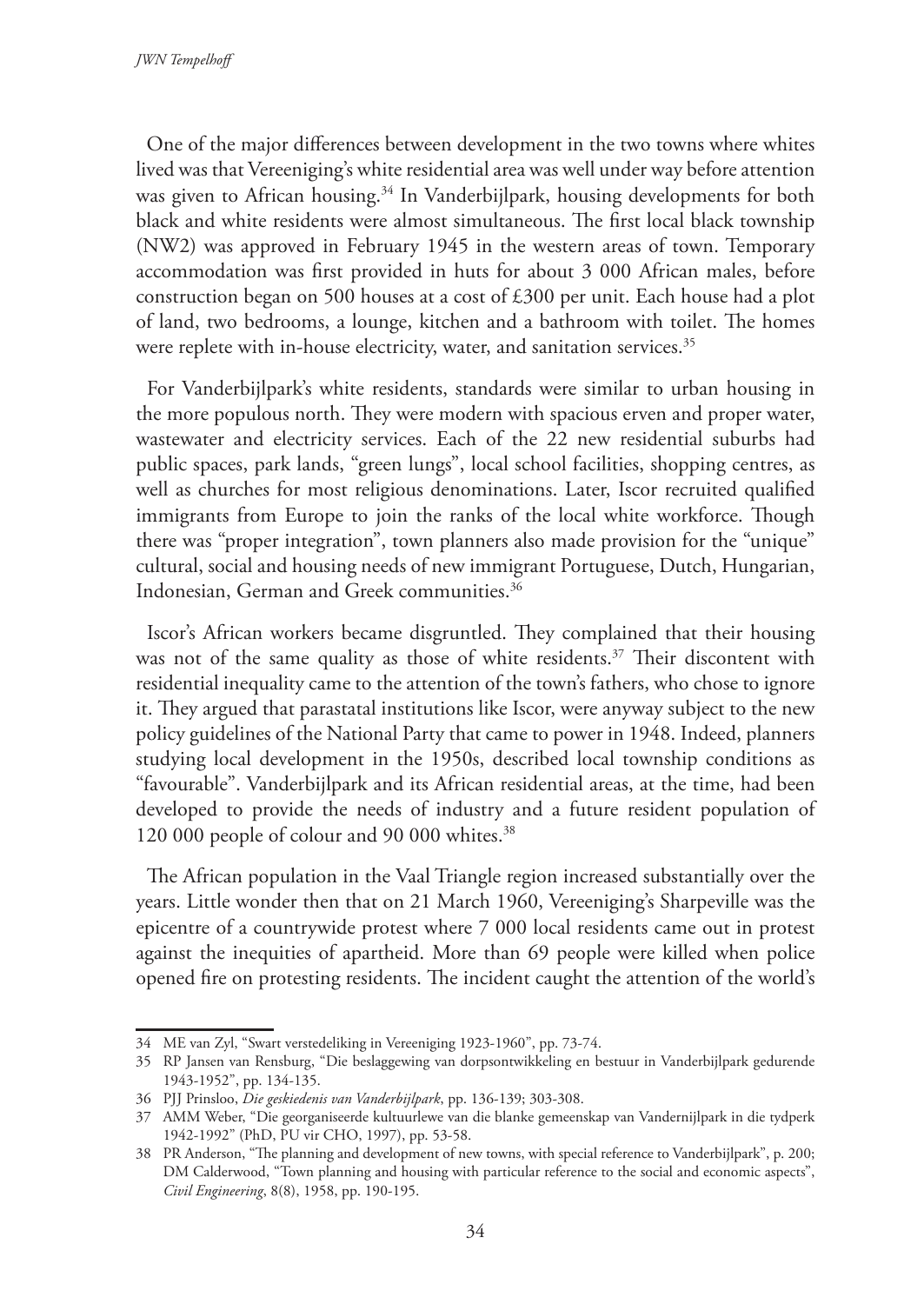news media.39 The apartheid system was to blame for the political fall-out and anger of Sharpeville residents. Much of the frustration had also been caused by local overcrowding, population growth and few prospects of an improvement in local African living conditions.

Government, headed by the prime minister, Dr HF Verwoerd, was swift in its response to the Sharpeville unrest. Suppression followed as protests spread. Urban informal squatter settlements were demolished countrywide, forcing the government to spending vast sums of money on new "ethnic" subdivided townships. Thousands of people were relocated. Although black housing was better than before, the prime obstacle was government's commitment to the development of the "independent homelands" and the relocation of the "surplus" African urban residents. Those who were unemployed and homeless in the urban areas ultimately had to return to their "homelands".40

The township of Sebokeng was proclaimed in 1965, west of the white residential areas of Vanderbijlpark and Vereeniging. The National Party government was keen to provide housing for Africans employed at local industrial and commercial operations. Bantu Administration authorities were appointed to run the townships and relocated "surplus" employed workers of Sharpeville, Boipatong and Bophelong, to Sebokeng. The African townships were separated with extensive "green lungs" of open veld and wetlands, from white residents in the urban areas of Vereeniging, Vanderbijlpark and Meyerton, further north.<sup>41</sup>

Today the greater and integrated Sebokeng and Evaton areas of Emfuleni extend over a distance of almost 35km alongside the N1 highway between Vanderbijlpark and the Grasmere Toll Plaza, south of Johannesburg. Its origins date back to 1986 when government finally allowed for African from rural farms and small towns to settle in urban areas, often illegally on land where informal settlements spontaneously mushroomed.42 By the 1990s the Vaal Triangle's white urban conurbations of Vereeniging, Vanderbijlpark, Meyerton, and Sasolburg (in the Free State), had marginalised African residents from the predominantly white-owned river-front areas, the white suburbs and central business districts.

## *Wastewater infrastructure*

People of colour were at first excluded from reasonably acceptable local wastewater

<sup>39</sup> PJJ Prinsloo, *Die geskiedenis van Vereeniging*, pp. 120-22; T Lodge, *Sharpeville: ...*, pp. 1-29; S Dubow, "New approaches to high apartheid and anti-apartheid", *South African Historical Journal*, 69(2), 2017, p. 305.

<sup>40</sup> A Mabin and D Smit, "Reconstructing South Africa's cities? The making of urban planning 1900-2000", *Planning perspectives*, 12(2), 1997, pp. 206-208.

<sup>41</sup> MW Willemse, "Die vestiging en uitbouing van munisipale bestuur...", pp. 142-146.

<sup>42</sup> O Crankshaw, "Apartheid and urbanisation on the southern Witwatersrand", *African Affairs*, 92(366), 1993, pp. 31-51.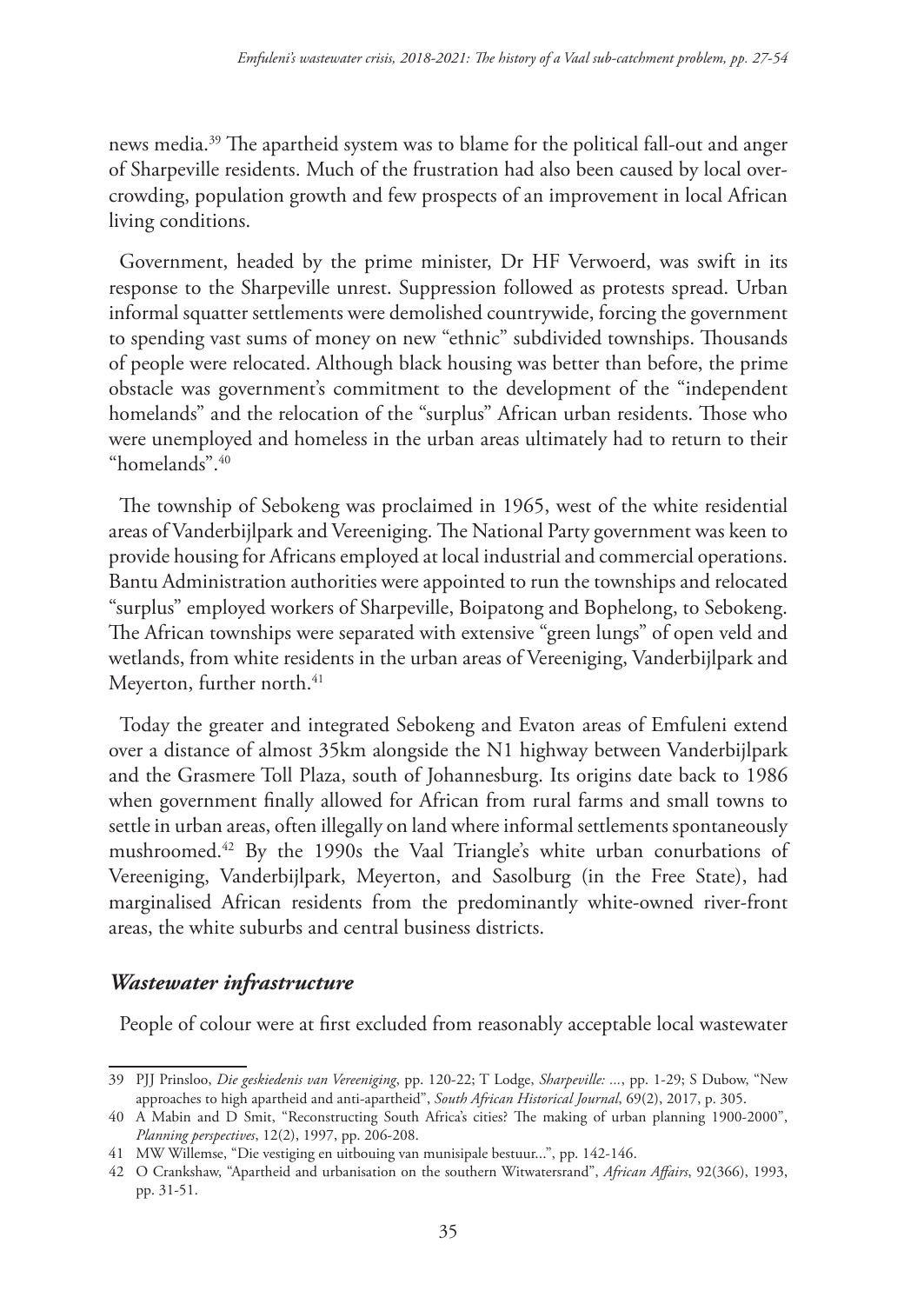infrastructure services. For example, in 1943, Vanderbijlpark's health committee, established a small wastewater treatment system on the farm Zuurfontein. Sewage from the area where Africans were settled, flowed freely into the nearby grasslands and wetlands, before meandering into the Vaal River Barrage.<sup>43</sup> Once Vanderbijlpark became a municipality in 1952, work started on the construction of the Rietspruit wastewater treatment works.<sup>44</sup> When the plant came online, Bophelong and Boipatong's wastewater was absorbed into the system. Apart from the Rietspruit wastewater treatment works, both the Leeuwkuil (at Vereeniging) and Sebokeng wastewater treatment works, which respectively became operational in 1955 and 1965-1968, were situated close to the townships of Sharpeville, Bophelong and Sebokeng.45

### **Conflict in the 1970s: Peak gold production and growing unemployment**

By the 1970s the Vaal Triangle was part of South Africa's industrial heartland, along with Pretoria, Johannesburg and the Witwatersrand. Urbanisation persisted. The Vaal Triangle's African townships became a springboard for Lesotho nationals and residents of the homelands of QuaQua, KwaZulu-Natal and Transkei for taking the leap to seek jobs in *eGoli* (Johannesburg) before finally relocating to Soweto. As South Africa's gold mining started declining, the economy showed signs of exhaustion. This was at the time of the 1973 global energy crisis.<sup>46</sup> Violent waves of African labour strikes gained momentum, and government, for the first time since 1948, softened its stance marginally and granted African labourers the right to form legal trade unions.<sup>47</sup> The measure proved futile and labour relations declined. African unemployment persisted in the townships and yet more people drifted in. Townships had become vastly overpopulated and new land for township development was scarce.

As the neighbouring colonies of Mozambique and Angola, became independent, following a *coup d'état* in Portugal in 1975, there was growing socio-political and economic insecurity in the crowded Witwatersrand townships. Further unrest was sparked by 1976 Soweto student uprisings that soon resonated throughout South Africa.<sup>48</sup> The Vaal Triangle's townships were hotspots, with school-going youths demanding an end to apartheid and that proper education and better living

<sup>43</sup> PJJ Prinsloo, *Die geskiedenis van Vanderbijlpark*, pp. 108-114.

<sup>44</sup> R van Niekerk, "Die vestiging en uitbreiding van plaaslike bestuur in Vanderbijlpark gedurende 1952-1959" (MA, Potchefstroom University for CHE, 1992), p. 134.

<sup>45</sup> PJJ Prinsloo, *Die geskiedenis van Vereeniging*, p. 175.

<sup>46</sup> CJH Hartnady, "South Africa's gold production and reserves", pp. 328-329; CH Feinstein, *An economic history of South Africa: Conquest, discrimination and development* (Cambridge, Cambridge University Press, 2005), p. 202.

<sup>47</sup> R Davies, "Capital restructuring and the modification of the racial division of labour in South Africa", *Journal of Southern African Studies,* 5(2), 1979, pp. 187-194.

<sup>48</sup> SM Fourie, "Die impak van militêre aktiwiteite op die Vaaldriehoekse samelewing in die tydperk 1974-1994" (PhD, PU vir CHO, 2002), pp. 42-48.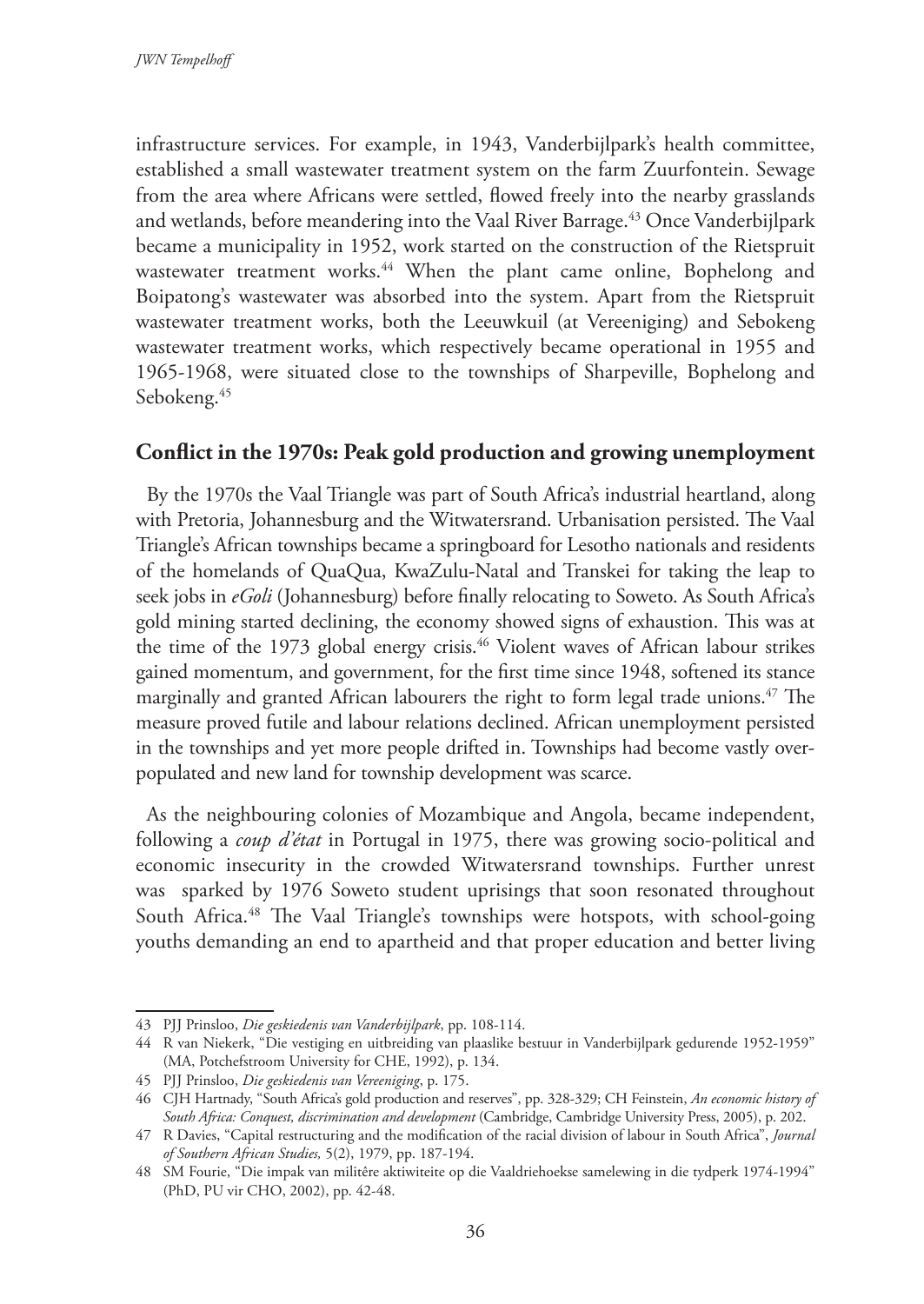conditions be provided.49 International pressure was exerted on the government and sanctions were crippling the economy. Countering the unrest by declaring states of emergency was becoming increasingly difficult to control.

## *The 1983-1984 constitutional option*

In an attempt to stifle the discontent, the government introduced new constitutional measures in 1983-1984, providing for an unpopular tricameral national parliament for whites, coloureds and Asians, that excluded black South Africans. The government insisted that Africans had their "own parliaments" in the independent and self-governing homelands but Africans were reluctant to accept this. In the country's urban areas, regional services councils were established and the first steps taken to create black local municipal authorities.<sup>50</sup> As for Sebokeng and its neighbouring townships, they were incorporated into the Lekoa Municipality.<sup>51</sup> In the 1983 dispensation township residents had to pay rent, property tax and rates for municipal service delivery for water, electricity, sewage and wastewater services. By 1987, non-payers were subject to potential eviction from their homes.<sup>52</sup>

Government's tricameral "reform" was doomed from the outset. Black South Africans disliked the separate municipal authorities. It ostensibly promoted the "ethnic" needs of Africans, Asians, Coloureds and Whites,<sup>53</sup> but the black majority refused this compromise which still left them powerless. Protests continued and non-payment for municipal service delivery persisted.<sup>54</sup> Activists vowed to make the country "ungovernable". Local protests were particularly intense and violent in the Pretoria-Witwatersrand-Vereeniging region.<sup>55</sup>

Local African leaders exploited the situation. Residents of Sebokeng, where the protest was vociferous,<sup>56</sup> heeded to the call not to pay any rent, rates and taxes. Local politics now shaped communities' resistance, with substantial support from the countrywide United Democratic Front (UDF) that was instrumental in creating cohesion in the absence of leaders of banned organisations, such as the African National Congress (ANC) and the South African Communist Party (SACP) that

<sup>49</sup> JL Olivier, "Causes of ethnic collective action in the Pretoria-Witwatersrand Triangle, 1970 to 1984", *South African Sociological Review*, 1990, pp. 98-108.

<sup>50</sup> P Morris, "Black housing – weapon of apartheid – What will change?", *The Sash*, 28 February 1985, p. 7; D Jensen, "Swart rade byeen oor plaaslike besture", *Die Vaderland*, 1984.

<sup>51</sup> PJJ Prinsloo, *Die geskiedenis van Vereeniging* (PU vir CHO, Vanderbijlpark, 1992), p. 122.

<sup>52</sup> D Luthayi, "Eviction swoop", *City Press*, 2 August 1987, p. 1.

<sup>53</sup> D Simon, "Crisis and change in South Africa: Implications for the apartheid city", *Transactions of the Institute of British Geographers* 14(2), 1989, pp. 189-206.

<sup>54</sup> M Swilling, "The United Democratic Front and township revolt in South Africa" (Johannesburg, University of the Witwatersrand, History Workshop, 1987).

<sup>55</sup> Redakteur, "Ná agt jaar," *Beeld*, 5 September 1984, p. 8; T van der Westhuizen, "Politiek die oorsaak sê Viljoen", *Rapport*, 25 September 1984, p. 8; Politieke redaksie, "Oproermakers is tóg gevang in skoonmaakaksie", *Beeld*, 29 Oktober 1984, p. 2.

<sup>56</sup> PJJ Prinsloo, *Die geskiedenis van Vanderbijlpark*, pp. 586-588.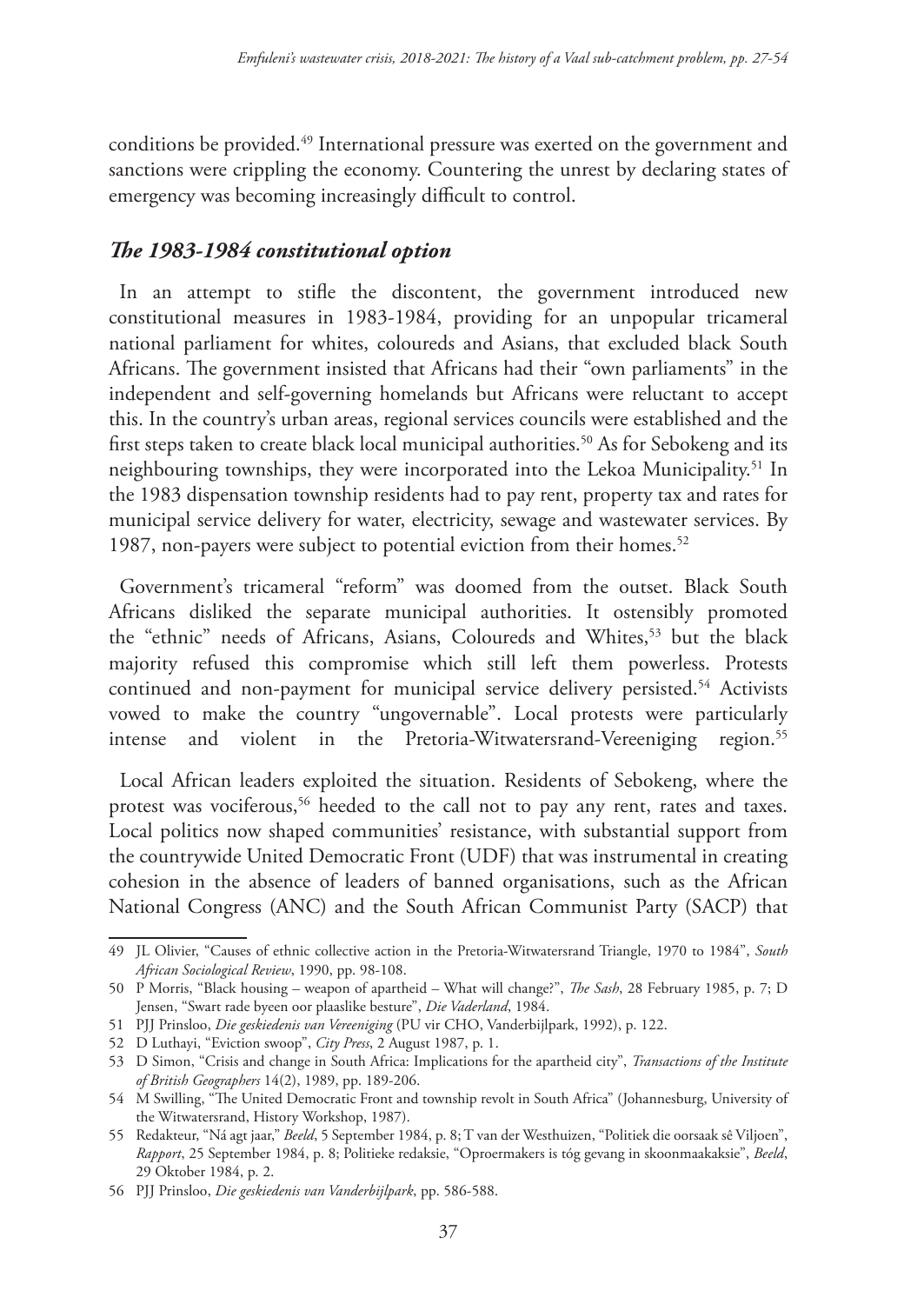had been banned and exiled since the 1960s.<sup>57</sup>

## *The Vaal River becomes "a dirty sink"*

Even if black South Africans had embraced the apartheid-style local government system, it would not have resolved the growing wastewater pollution problems in the Vaal River Barrage. In the 1970s, the environmental journalist, James Clarke, prophetically, alerted the public to the danger of pollution in the Vaal River Barrage. He warned that it was a "dirty sink" of a river that could simply not hold out.58 Local residents and business concerns had also begun to complain. The Vaal River Barrage was a popular tourist destination for residents of the Witwatersrand's metropolitan areas,59 but the river now carried a hefty pollution weight, with scientists warning of the high rate of organic waste causing eutrophication and algal blooms in the river system.60 Prime culprits were the over-worked urban wastewater treatment works and also the nitrates and phosphates released by fertilisers used in the farming industry.

In the 1980s the urban industrial conurbations of today's Emfuleni in Gauteng and Metsimaholo in the Free State, experienced rapid industrial growth and development as South Africa drifted into the so-called Border War against the liberation forces of Namibia's Swapo, South Africa's banned ANC, Mozambique's Frelimo, and their Cuban allied forces in Angola.

#### **Preparing for South Africa's transition**

The international collapse in 1989 of the Cold War and the demise of the global East-West political divide, opened the way for the South African government and leaders of the liberation movements to start negotiations for a new, non-racial democracy. As the Border War drew to a close, the Vaal Triangle drifted into a state of post-industrial development and uncontrolled urban population growth. With an estimated resident population of 1,8 million people, the industries of Vereeniging, Vanderbijlpark, Meyerton and Sasolburg (Vaal Triangle) was the eighth most populous region in South Africa by the early 1990s.<sup>61</sup>

<sup>57</sup> J Seekings, "Trailing behind the masses': The United Democratic Front and township politics in the Pretoria-Witwatersrand‐Vaal region, 1983-1984", *Journal of Southern African Studies*, 18(1), 1992, pp. 93-114; SM Fourie, "Die impak van militêre aktiwiteite op die Vaaldriehoekse samelewing in die tydperk 1974-1994", pp. 44-48.

<sup>58</sup> J Clarke, "Water – use it again … and again", *The Star*, 6 March 1978, p. 11.

<sup>59</sup> JWN Tempelhoff, "Civil society and sanitation hydropolitics: A case study of South Africa's Vaal River Barrage", *Physics and Chemistry of the Earth,* Parts A/B/C, 34(3), 2009, p. 168.

<sup>60</sup> E Braune and KH Rogers, *The Vaal River catchment: ...*, pp. iii; 4; 16.

<sup>61</sup> SM Fourie, "Die impak van militêre aktiwiteite op die Vaaldriehoekse samelewing in die tydperk 1974-1994", p. 12.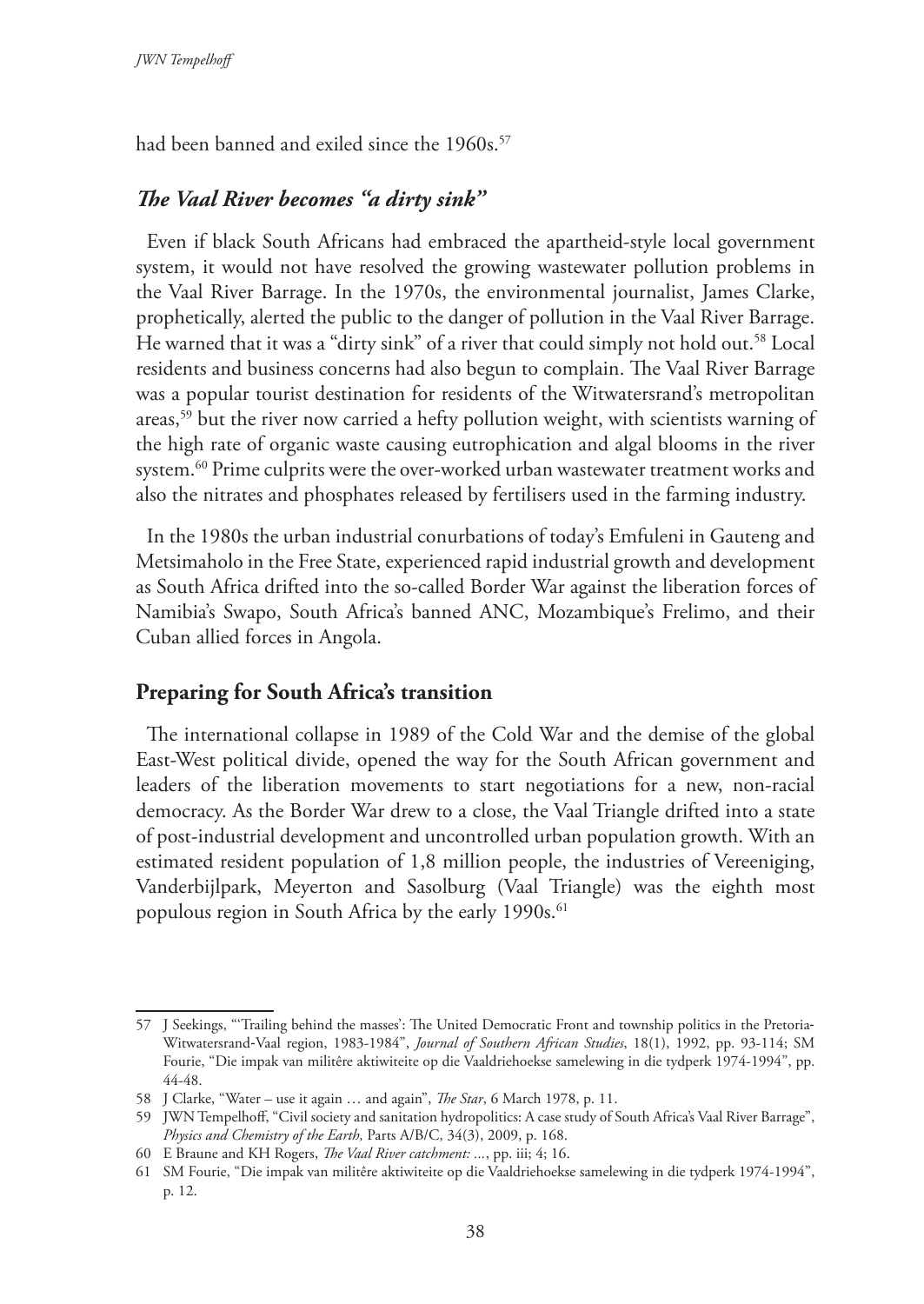At the time the demand for steel, previously stimulated by the South African arms industry diminished.62 The 1994 transition to a "new" South Africa speeded up the post-industrial process in the Vaal Triangle. State-owned enterprises, like Iscor, started changing.63 Iscor was privatised and then sold off to the multi-national steel company Arcelor Mittal, relieving the former parastatal of the responsibility of dealing with a legacy of ground and surface water pollution in the Vaal River Barrage.<sup>64</sup> Before 1990, Iscor had employed almost 50 000 people of all races. By 2015, employment stood at a mere 4 500.65 In the years to come that number would diminish further because of the global drop in the demand for steel.

Similar downscaling operations and transitions followed at Sasolburg's state-owned Sasol, which had already been privatised in 1979.<sup>66</sup> Local coal mining operations peaked in the 1990s. While Eskom's Lethabo power station relied increasingly on lower grade coal, by the mid-2000s the Sasol fuel from coal plant at Sasolburg transitioned to natural gas, imported by pipeline from neighbouring Mozambique.<sup>67</sup> Despite the decline in local coal mining operations the urban population kept on growing. Since the mid-1980s, the influx declined temporarily because of the government's attempts to stifle unrest and uphold a failed system of apartheid-style municipal government.<sup>68</sup>

### *South Africa's political transition*

When in 1994 the new government of national unity came to power under President Nelson Mandela and a strong ANC alliance, the objective was to use local government as primary driver of development programmes to eradicate apartheid's legacy. Government was committed to providing housing, water, sanitation and energy for all South Africans so that even the poorest of the poor could lead decent lives.69 A new Reconstruction and Development Programme (RDP) was the master plan to provide housing for all the country's previously disadvantaged people. However, the on-going culture of non-payment for municipal services, dating back to the 1980s, worsened service delivery by local authorities. This posed a significant

<sup>62</sup> SM Fourie, "Die impak van militêre aktiwiteite op die Vaaldriehoekse samelewing in die tydperk 1974-1994", pp. 333-354.

<sup>63</sup> PJJ Prinsloo, *Die geskiedenis van Vanderbijlpark*, pp. 297-299.

<sup>64</sup> V Munnik, "Discursive power and environmental justice in the new South Africa: The Steel Valley struggle against pollution (1996-2006)" (PhD, University of the Witwatersrand, 2012), Chapter 10.

<sup>65</sup> M Hlatshwayo, "Community responses to declining industries – South Africa", *New Agenda: South African Journal of Social and Economic Policy*, 66, 2017, p. 23.

<sup>66</sup> S Sparks, "Between 'artificial economics' and the 'discipline of the market': Sasol from parastatal to privatisation", *Journal of Southern African Studies,* 42(4), 2016, pp. 711-724.

<sup>67</sup> I Madamombe, "Pipeline benefits Mozambique, South Africa", *AfricaRenewal Online*, 2007 (available at https:// www.un.org/africarenewal/magazine/october-2007/pipeline-benefits-mozambique-south-africa, as accessed on ca 2017-2018).

<sup>68</sup> H Sapire, "Politics and protest in shack settlements of the Pretoria‐Witwatersrand‐Vereeniging region, South Africa, 1980–1990", *Journal of Southern African Studies,* 18(3), 1992, pp. 690-693.

<sup>69</sup> K Eales, "Water services in South Africa 1995-2009", B Schreiner and R Hassan, 2, *Transforming water management in South Africa* (Heidelberg, Springer, 2011), p. 35.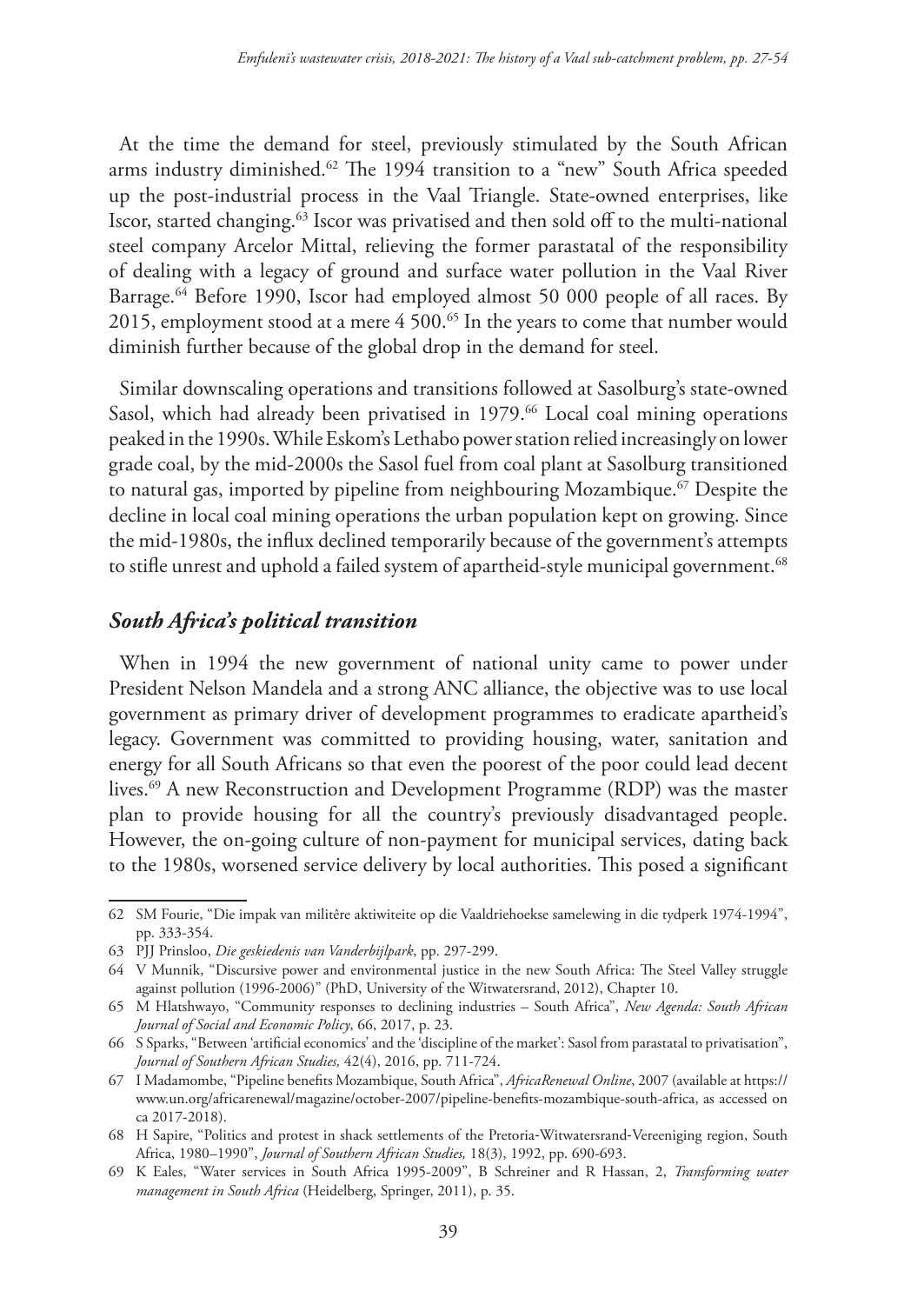threat to environmental health conditions. The unvarnished reality is that local authorities could not secure sufficient revenue from service users to pay for bulk services from regional water boards and electricity utilities.

Environmental health threats mounted with alarming alacrity. New porous international borders between southern African states meant that waterborne diseases (typhoid, diarrhoea, and cholera) could wreak havoc in the country's riverine water catchment areas.<sup>70</sup> In September 1997, eight wastewater treatment works in metropolitan Johannesburg had either run out of chlorine, or collapsed as a result of power outages and misjudgements in dosing.<sup>71</sup> It transpired that four of the city's wastewater treatment works were working to sub-standard health requirements. This had an impact on the Vaal River Barrage in that it had to absorb considerably more of southern Gauteng's upstream sewage and industrial wastewater. The new Emfuleni Local Municipality's southern boundary line was the Vaal River Barrage – the "ultimate sink", and a "dirty sink" of wastewater.

In November 1997, both Rand Water and the national Department of Water Affairs and Forestry (DWAF) took steps to halt the pollution in the Klip River. Only then did the East Rand Water Care Company (ERWAT), established in 1996, own up and admit that one of its wastewater treatment plants had been responsible for a "30-minute-long" inflow of sewage sludge containing high levels of *Faecal coliform* and *E. coli* bacteria.72 That small window of evidence was destined to become the focus of growing civil society activism. The state of the Vaal River Barrage, in terms of sewage contamination, has not significantly improved since the late 1990s.

#### **A new municipal dispensation post-2000**

The change in South Africa's system of municipal governance in 2000-2002 had a profound impact on infrastructure development. An estimated 1 000 pre-1994 municipalities were reduced to 284, of which eight were metropolitan municipalities, 44 were district municipalities and the remaining 232 local municipalities were clustered into district municipalities. In theory this seemed to be a viable new system. It was part of what was said to be a new development state. However, the obvious flaws soon became apparent. Although there was a public commitment to pay for municipal service deliveries of water and electricity, this did not materialise. Not in 2002 – or at any stage thereafter. Whenever local authorities tried to secure payment for services from residents, there were protests. By 2005, South Africa's 23 largest municipalities had failed to collect 60% of service delivery payments from

<sup>70</sup> J Schafer, "The African renaissance in Mozambique", *Indicator South Africa,* 15, 1998, pp. 71-76; Anon., "Cholera: The South African situation", *Modern medicine in South Africa,* 23(4), 1998, p. 12.

<sup>71</sup> J Cameron, "Jo'burg's disease time bomb: Eight sewerage works allow raw waste into out rivers", *Saturday Star*, 27 September 1997, pp. 1-2.

<sup>72</sup> J Ballenger, "Water affairs to act on Klip River pollution", *Business Day*, 13 November 1997, p. 7.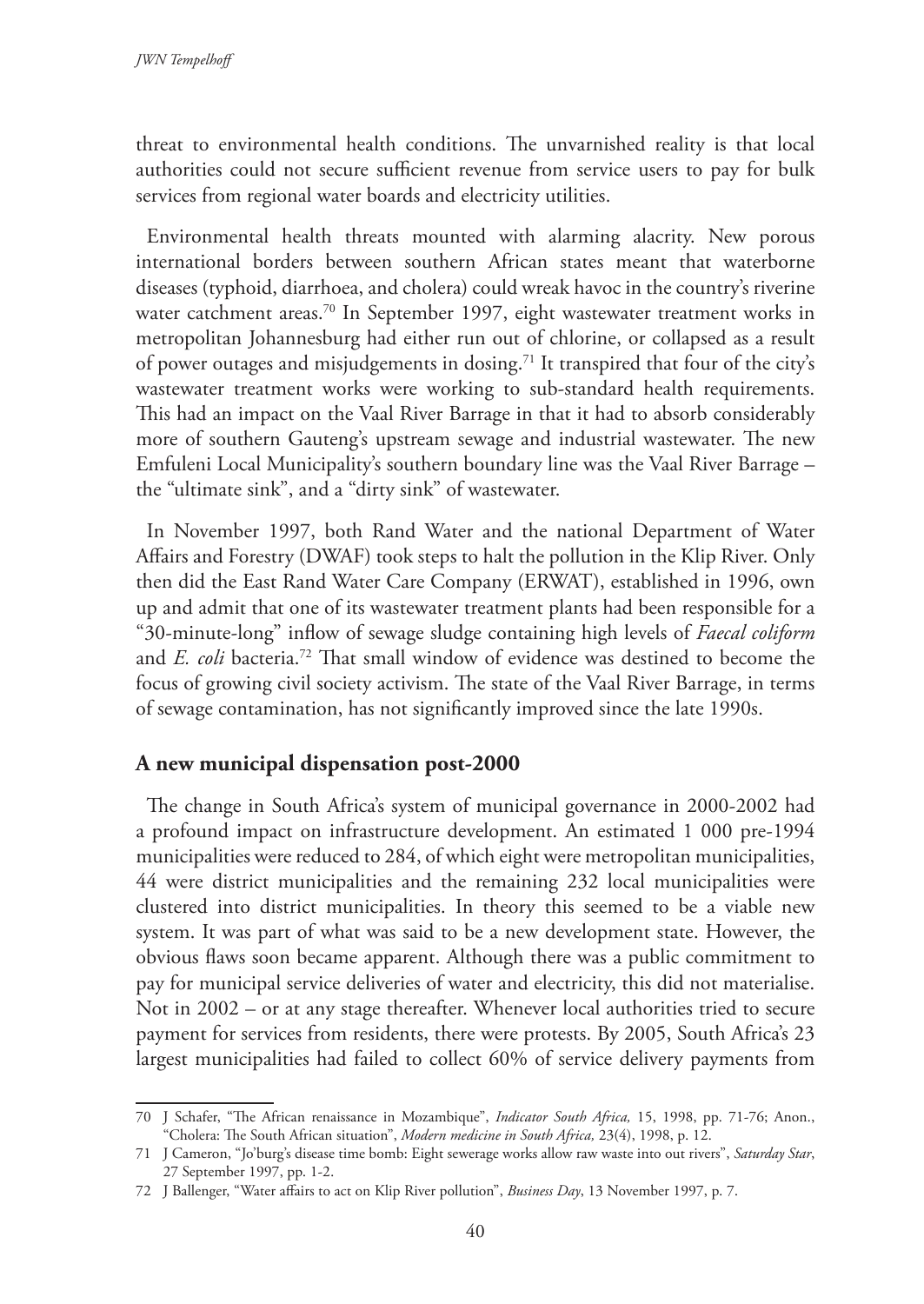local residents. Some municipalities resorted to pre-paid water metres,<sup>73</sup> but these seldom yielded the desired results.74

Despite emergent post-industrial regional development, more people continued to drift into the townships of Sebokeng, Bophelong, Boipatong, Sharpeville and into informal settlements from the rural areas and neighbouring states. Between 1996 and 2013 the annual population growth of Emfuleni rose from 0.7 to 1.3% per annum.75 By 2018 an estimated 88.8% of the comprehensive Sedibeng District Municipality's population were resident in the urban areas, with Emfuleni Local Municipality home to 80.9% of the estimated 805 000 residents of the Sedibeng District Municipality.<sup>76</sup> In mid-2017, South Africa's population reached 56.52 million and Gauteng, the most populous province (14.3 million people) was home to 25% of the country's people.77 Unemployment soared to an all-time high. By 2018 about 60% of Emfuleni's (economically active) population was unemployed. Young people made up a staggering 45% of Emfuleni's economically active population. Most remained unemployed.78

### *Emfuleni's failing sanitation infrastructure*

In the mid-2010s, estimates suggested that 90.9% of Emfuleni's population had access to adequate sanitation services.79 These projections were nowhere near the mark. Rapid population growth, lack of proper maintenance (in some cases nonmaintenance) and incomplete upgrades, took their toll on existing wastewater infrastructure. Emfuleni's 44 pump stations and 2500km of pipelines reticulating wastewater between the plants of Leeuwkuil, Rietspruit and Sebokeng, were unable to cope with the increasing wastewater flow.

Emfuleni was not the only culprit. There were frequent upstream pollution events. Culprits were seldom taken to book. The tragedy was that the regional water catchment was at its lowest point in the Vaal River Barrage.

<sup>73</sup> G Ruiters, "Contradictions in municipal services in contemporary South Africa: Disciplinary commodification and self-disconnections", *Critical Social Policy,* 27( 4), 2007, p. 488.

<sup>74</sup> J Dugard, "Rights, regulation and resistance: The Phiri Water Campaign: Current developments", *South African Journal on Human Rights,* 24(3), 2008, pp. 593-611); P Bond and J Dugard, "The case of Johannesburg water: What really happened at the pre-paid 'Parish pump'", *Law, Democracy & Development*,12(1), 2008, pp. 1-28.

<sup>75</sup> Emfuleni Local Municipality, *Executive summary* (North-West University, Vanderbijlpark, September 2014 2015), p. 3.

<sup>76</sup> GZ Teklehaimanot et al., "Population growth and its impact on the design capacity and performance of the wastewater treatment plants in Sedibeng and Soshanguve, South Africa", journal article, *Environmental Management,* 56(4), 2015, p. 985.

<sup>77</sup> StatsSA, *Mid-year population estimates: 2017* (Pretoria, StatsSA, 2017), pp. 2; 14.

<sup>78</sup> Emfuleni Local Municipality, *Integrated development plan (IDP): 2018/19* (Emfuleni Local Municipality, Vereeniging, 2018), pp. 2; 26.

<sup>79</sup> GZ Teklehaimanot et al., "Population growth...", p. 985.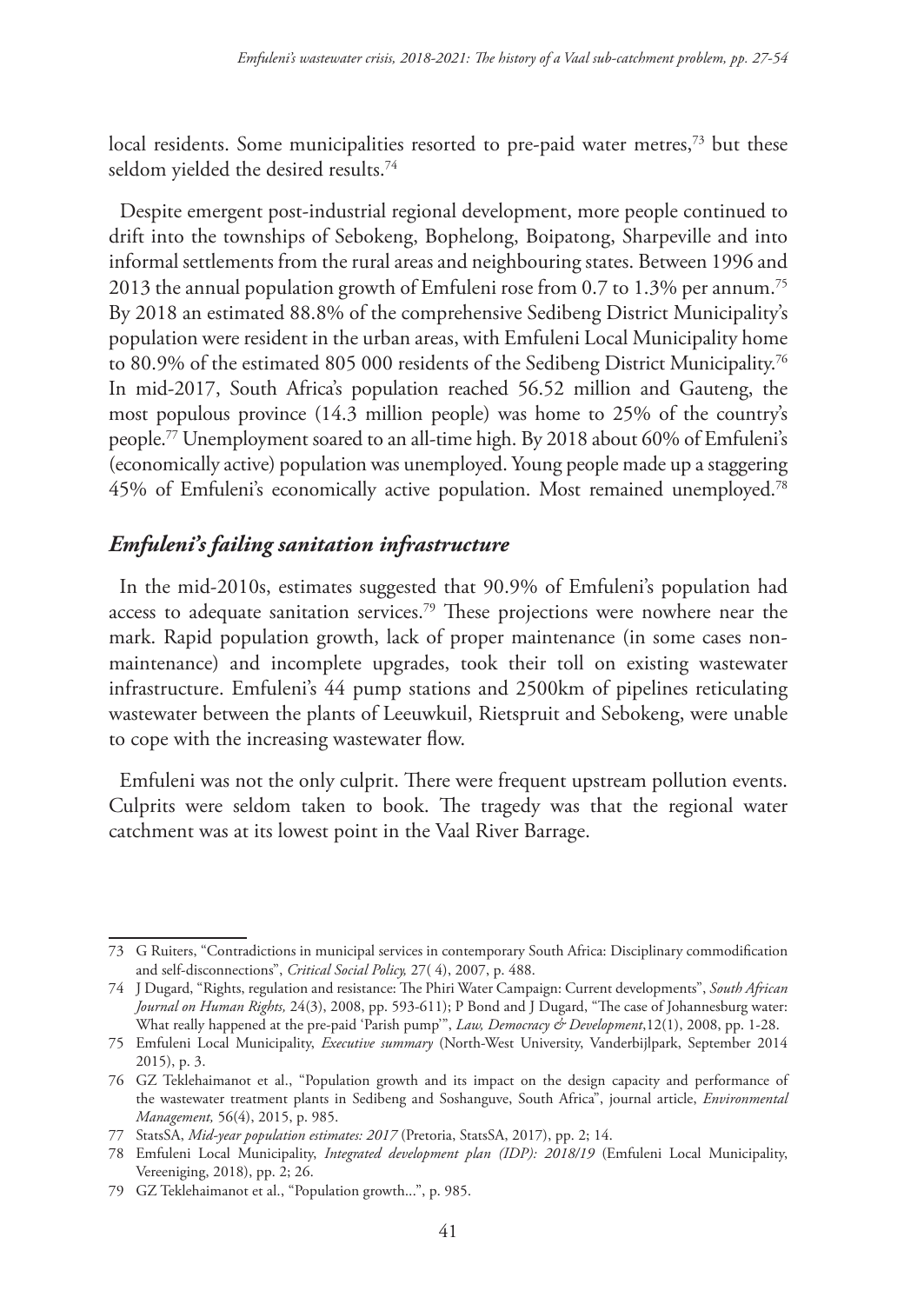#### **Precursors of Emfuleni's 2018 infrastructure collapse**

A countrywide drought beginning in 2014, was at first beneficial for Emfuleni's fragile wastewater infrastructure. With water restrictions and technical regional water demand strategies in place and less water leaking from municipal pipelines, there were fewer reports of collapsing wastewater systems.<sup>80</sup> Then suddenly, in February 2017, the Upper Vaal River catchment received vast amounts of stormwater in the wake of Cyclone Dineo, which swept through southern Mozambique and northeastern South Africa.<sup>81</sup> This unexpected flood of rainwater brought a temporary halt to local drought conditions in the Upper Vaal River catchment. At the same time the floods exposed the region's dysfunctional wastewater infrastructure. Emfuleni was by no means alone in this evidence of severe dysfunctionality. An assessment of wastewater treatment works in South Africa in 2017 reported that only 7% of the country's 824 wastewater treatment works (primarily operated by local authorities) were in a sound condition.82

It was alleged that inferior municipal governance systems were at fault. But the origins of the problem lay deeper. The festering symptoms of a widespread state of "things falling apart",<sup>83</sup> reflected on the performance of the national Department of Water and Sanitation (DWS). In late 2017, the South African Water Caucus, an influential NGO, alerted the government to serious departmental lapses.<sup>84</sup>

### *The prequel to Emfuleni "falling apart"*

In the same year, 2017, Rand Water, entered into a three-year agreement with Emfuleni Local Municipality at the request of the department of the DWS. The regional potable water service provider, Rand Water, whose water supply comes ostensibly from the Vaal Dam and the Lesotho Highlands, has been involved in the Emfuleni Local Municipality area since the 1970s.<sup>85</sup> Five decades later, its officials still collaborated with Emfuleni's municipal water services division. In addition, since the 1990s, Rand Water branched out into wastewater and helped out Emfuleni's Sebokeng, Rietspruit and Leeuwkuil wastewater treatment works.<sup>86</sup> Collectively, as

<sup>80</sup> Anon., "Pipeline troubles in Deneysville", *Vaalweekblad*, 26 May 2015.

<sup>81</sup> G Kaiser and N Macleod, "Cape Town – where we've been and where we want to go", *Civil Engineering,* 26(9), 2018, p. 10.

<sup>82</sup> S Kings, "South Africa's shit has hit the fan", *Mail & Guardian*, 21 July 2017, p. 10; Anon., "Municipal failure the cause of SA's sewage mess", *Legalbrief: Environmental*, 9 October 2018 (available at https://goo.gl/YKv5tT, as accessed on ca 2017-2018).

<sup>83</sup> JP Petersen, *12 Rules for life: An antidote to chaos* (London, Penguin Random House, 2018), pp. 17-22; 156- 157; 365-366.

<sup>84</sup> SAWC Task Team, *Report on the state of the Department of Water and Sanitation*, South African Water Caucus (South African Water Caucus, November 2017).

<sup>85</sup> JWN Tempelhoff, *The substance of ubiquity: Rand Water 1903-2003* (Vanderbijlpark, Kleio Publishers, 2003), pp. 302-304.

<sup>86</sup> JWN Tempelhoff, and All Rand Water Portfolios, *In pursuit of excellence: Rand Water 2003-2013* (Vanderbijlpark, Kleio, 2015), pp. 21-22; 74; 129-142.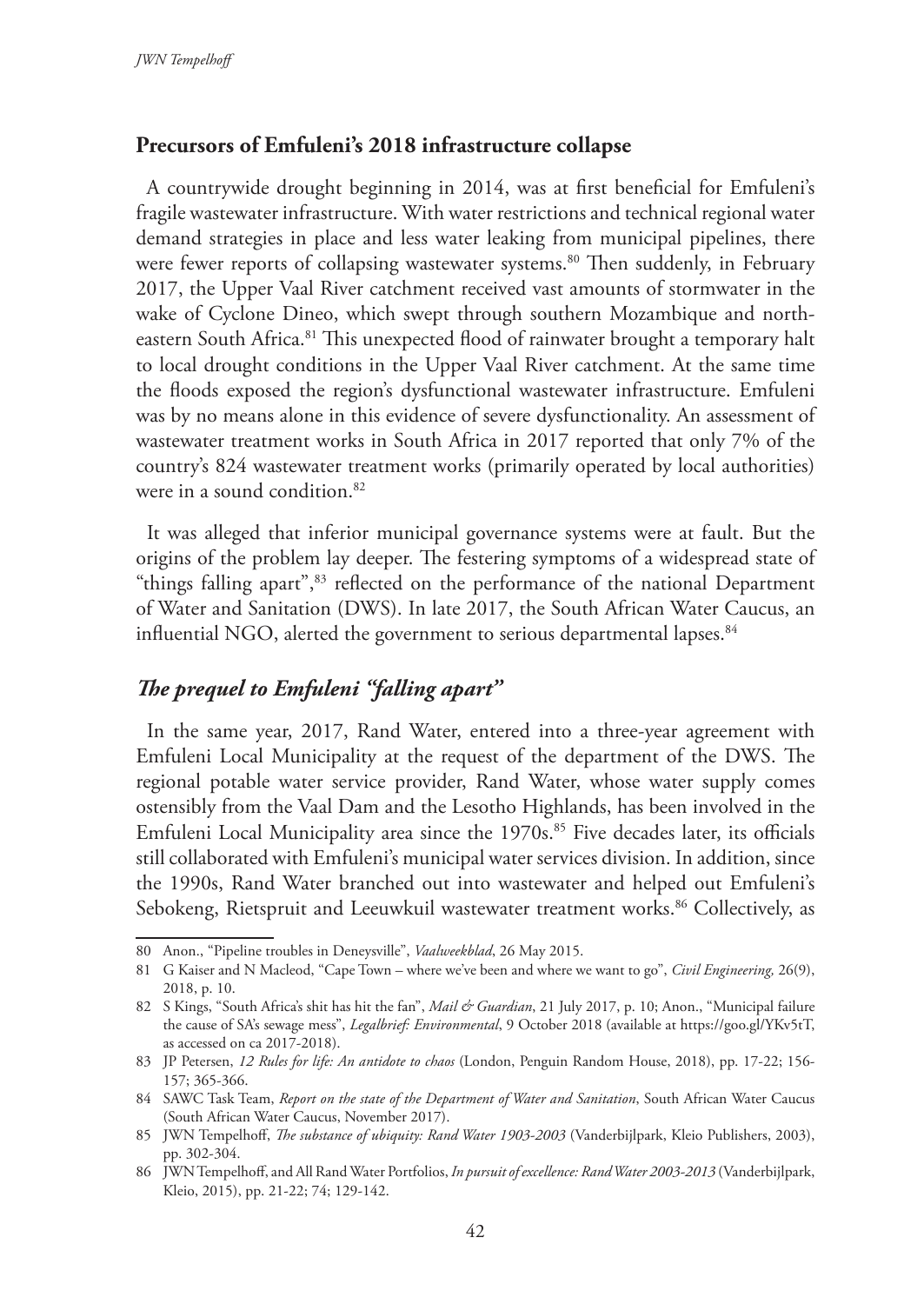shown in 2017, these plants were operating at a compliance rate of 90%, while the under-performing Leeuwkuil plant (21%) was in an upgrade phase – ultimately to be incorporated into a new Sedibeng Regional Sanitation Scheme (SRSS).<sup>87</sup>

The "honeymoon" collaboration period for Emfuleni's wastewater sector and Rand Water did not last long. In September 2017, angry residents on the Vaal River Barrage's Loch Vaal reported that sewage spills were reaching an all-time high.<sup>88</sup> In the Klip River tributary, water quality researchers found traces of synthetic chemical pollutants used in antiretroviral drugs.<sup>89</sup> Furthermore, reports circulated in the public domain that people were becoming ill after coming into contact with Vaal River water.<sup>90</sup> Local residents were up in arms and grew more vociferous. The Vaal NGO, Save the Vaal Environment (SAVE), was first out of the blocks.<sup>91</sup> It held a public meeting where experts reported on Emfuleni's wastewater woes and SAVE's legal advisor, Jeremy Ridl, warned that legal steps would follow against Emfuleni Local Municipality.<sup>92</sup>

### **"Things falling apart" in South Africa in 2018**

In February 2018, President Jacob Zuma was recalled by the ruling ANC. Evidence surfaced of widespread corruption in state-owned enterprises and government departments. It appeared that the Zuma presidency had closed its eyes to a comprehensive process of "state capture" by unscrupulous business people, while officials protected the country's president from prosecution.<sup>93</sup> On the economic front, South Africa took a hard knock. Foreign investments were on the decline.<sup>94</sup>

Only when Zuma's former deputy, Cyril Ramaphosa, took over in February 2018, did government regain credibility. The national Department of Water and Sanitation (DWS) was in a bad state. It was alleged that construction and maintenance projects had been disrupted by unlawful practices.<sup>95</sup> Fortunately, the Trans-Caledon Tunnel Authority (TCTA), responsible for raising loans on international markets for water infrastructure projects, was unscathed and able to continue plans to raise loans to

<sup>87</sup> Rand Water, *Annual report 2017*, Rand Water (Glen Vista, Rand Water, 2017), p. 102.

<sup>88</sup> S Bega, "Vaal River pollution dangerous for all life: Source of ongoing sewage spills is from broken and ageing infrastructure", *Saturday Star*, 23 September 2017, p. 4.

<sup>89</sup> C Schoeman, M Dlamini, and OJ Okonkwo, "The impact of a wastewater wreatment Works in Southern Gauteng, South Africa on efavirenz and nevirapine discharges into the aquatic environment", *Emerging Contaminants* 3(2), 2017, pp. 95-106.

<sup>90</sup> S Bega, "Fisherman catches flesh-eating bug", *Saturday Star*, 23 December 2017, p. 7.

<sup>91</sup> J Tempelhoff, V Munnik, and M Viljoen, "The Vaal River Barrage, South Africa's hardest working water way: An historical contemplation", *The Journal for Transdisciplinary Research in Southern Africa,* 3(1), 2007, pp. 122- 124.

<sup>92</sup> SAVE, "Press statement," *Newsletter: Press statement*, 29 November, 2017.

<sup>93</sup> J Pauw, *The president's keepers: Those keeping Zuma in power and out of prison*, 1 (Cape Town, Tafelberg, 2017).

<sup>94</sup> Staff writer, "How the Zuma years killed foreign investment in South Africa", *Businesstech* (News), 17 October.

<sup>95</sup> H Muller, "Corruption leaks into the Lesotho Highlands Project", *Plumbing Online*, 26 August 2016.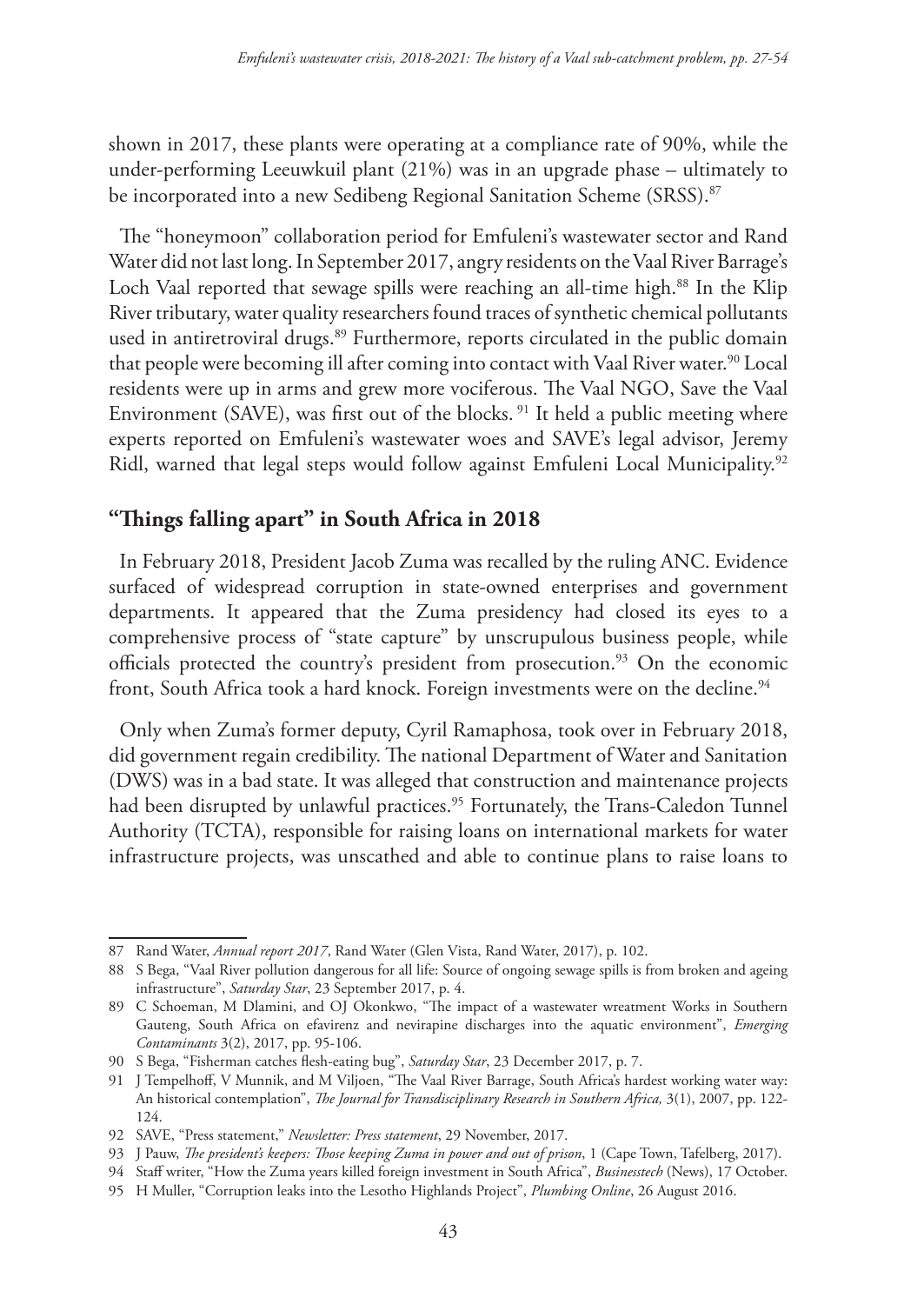fund the second phase of the Lesotho Highlands Water Project (2015-2027).<sup>96</sup>

Nor was "the falling apart" only about corruption and politics. The country's aggravating drought disaster conditions persisted, literally up to 2020. Two sectoral events stood out as pointers. Both were indications of compromised water security. Most prominent in the public eye was the "Day Zero" threat of potable water supplies to the city of Cape Town and parts of the Western Cape  $(2017-2018).$ <sup>97</sup> The second water event was the unfolding state of "things falling apart" in Emfuleni's wastewater infrastructure, a disaster that caused severe pollution in the upper Vaal River in 2018.<sup>98</sup> Both events exemplified the vulnerability of South Africa's water infrastructure.

### **Emfuleni "falling apart"**

Since 2017, intermittent sewage spills have caused serious pollution events on the Vaal River Barrage. However, the blame cannot be placed exclusively on dysfunctional wastewater infrastructure. In Gauteng Province water sector specialists have been working on non-revenue water since the early 2010s. By 2014, extensive research by these experts suggested that Rand Water's pipelines had no leaks, but that the picture was different once Rand Water's supplies flowed into Gauteng's municipal pipeline systems.99 In 2019, experts pointed out that Johannesburg, Midvaal and Ekurhuleni each lost on average 40% of their potable water because of leaking municipal pipelines. Emfuleni was a cut above the others, losing 50% of its drinking water into the ground.<sup>100</sup>

Emfuleni's wastewater infrastructure was unable to cope with mass inflows. The municipality chose to ignore all warnings and urgent pleas to address the issue. In February 2018 in the Southern Gauteng division of the High Court of South Africa, Judge Vally ordered that Emfuleni's leadership had to hold monthly public meetings with residents to inform them of progress in dealing with the municipality's wastewater situation.<sup>101</sup> But Emfuleni did nothing; it had "fallen apart". At the end of 2017, the mayor resigned under a cloud of scandal.<sup>102</sup> The municipality's revenue

<sup>96</sup> JWN Tempelhoff (Personal collection-hereafter JTP), Personal disclosure DWS insider, Pretoria, 27 February 2018.

<sup>97</sup> WP Visser, "A perfect storm: ...", pp. 1-10; JWN Tempelhoff, "The rise (and fall?) of resilience in dealing with Cape Town's water crisis (2015-2018)", pp. 111-148.

<sup>98</sup> JWN Tempelhoff, "When things 'fall apart': The 2017-18 sewage spills in the Vaal River Barrage catchment: Report to the South African Human Rights Commission".

<sup>99</sup> DWS, Water Services: Macro planning, A 2011/12 assessment of non-revenue water & losses in South Africa, (Pretoria, DWS, August 2014).

<sup>100</sup> M Muller et al., *Water Security Perspective for the Gauteng City-Region: Securing water for continued growth and well being*, Gauteng Provincial Government (Johannesburg, Gauteng City-Region Observatory, August 2019), p. 27.

<sup>101</sup> B Vally, "Draft order: Save the Vaal Environment (applicant) and Emfuleni Local Municipality (first respondent) and Dithaba Oupa Nkoana (second respondent)", Case number 3950/18, ed. High Court of South Africa (Gauteng local division) (Johannesburg, High Court of South Africa, 2018).

<sup>102</sup> S Jimta, "New mayor welcomed", *Daily Sun*, 1 December 2017.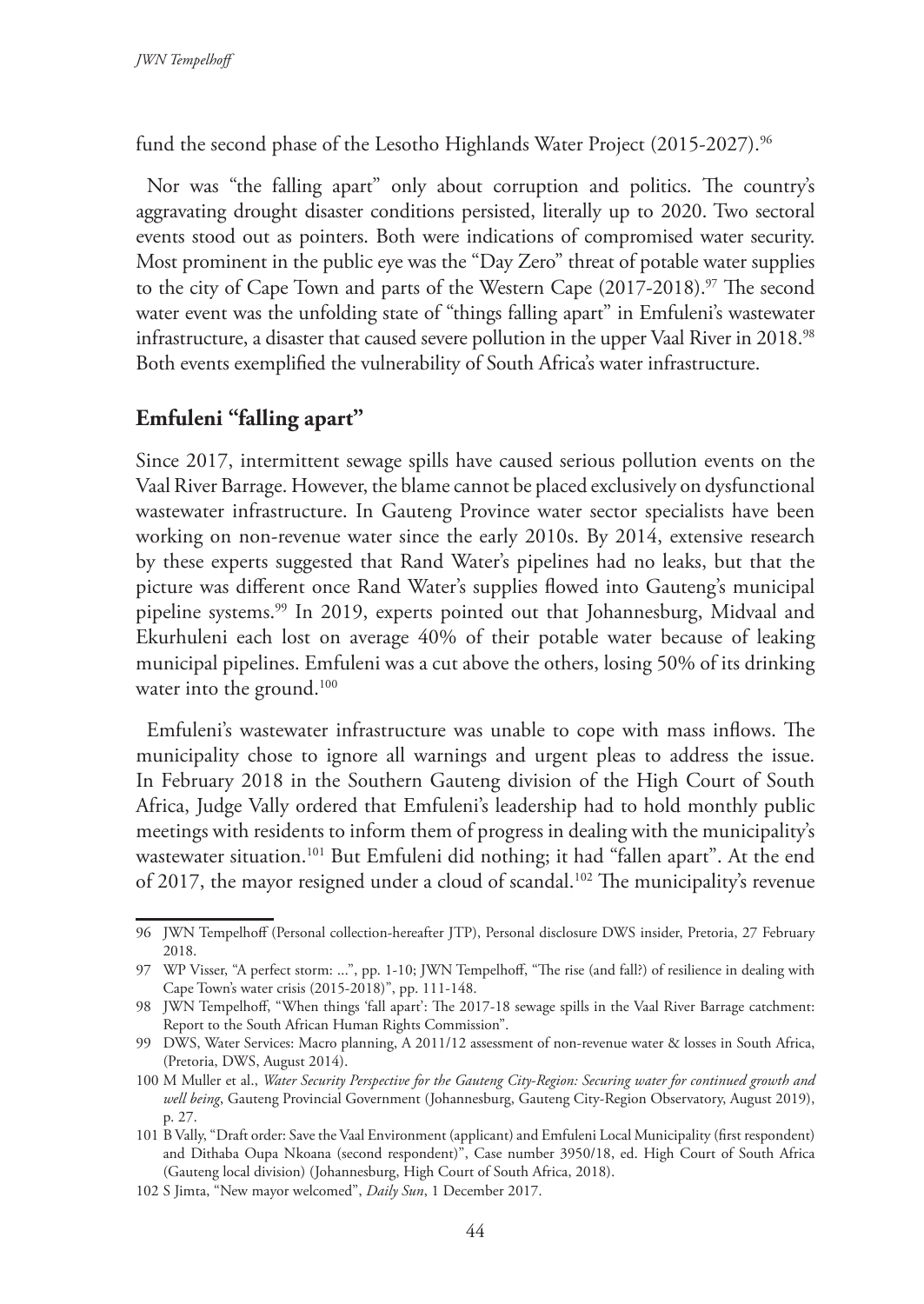losses were in excess of R1 billion and it had the dubious status of being one of 30 South African local authorities that collectively owed the state R10.7bn in unpaid bulk water bills.103 With government consent, Rand Water reduced Emfuleni's water supply by as much as 60% as a result of an outstanding account of R431.7 million.<sup>104</sup> Relations between Emfuleni and Rand Water were at an all-time low.

In mid-June 2018 the Gauteng Provincial government placed Emfuleni under financial administration.105 At the time, the municipality owed the national power utility, Eskom, R678 million and Rand Water R441 million.106 Local environmental health conditions had deteriorated markedly. In all suburban areas uncollected municipal refuse accumulated on sidewalks. Piles of black plastic bags littered suburban streetscapes. Emfuleni's basic health and sanitary management had collapsed.107

In June 2018, Emfuleni's sewage crisis peaked. More dead fish started floating on the river's surface, killed by the raw sewage flowing into the Vaal River Barrage. The media soon reported on the dreadful state of the river downstream in the Free State town of Parys. The local water purification plant was dysfunctional and the environmental health of the river in the popular tourist areas of the Vredefort Dome, a renowned World Heritage Site, was also compromised.108 Local farmers and nature conservationists reported the death of endangered indigenous fish species, primarily the large-mouth yellowfish (*Labeobarbus kimberleyensis*).109 They described the fish kill as the worst in years.110 In mid-July SAVE's management met with the Gauteng premier, David Makhura.111 SAVE was not satisfied with the outcome and threatened to go back to court, to have Emfuleni's compliance orders of February 2018 reviewed.<sup>112</sup>

Emfuleni's residents were angry. A former local councillor witnessed "with a heavy heart... how the light ... in his parents' eyes [had faded]".<sup>113</sup> A local academic lamented the short-sightedness of political leaders who seemed incapable of creating

<sup>103</sup> M Van Wyngaardt, "Water dept will throttle water supply to 30 municipalities as R10.7bn debt piles up", *Engineering News*, 27 November 2017.

<sup>104</sup> L Sifile, "Treasury asked to intervene over unpaid water bills", *Times*, 27 November, 2017, p. 2.

<sup>105</sup> N Njilo and N Gous, "Makhura puts Emfuleni under administration", *Times*, 12 June 2018, p. 3.

<sup>106</sup> Emfuleni Local Municipality, "Draft financial recovery plan" (Emfuleni, Emfuleni Local Municipality, September 2018), p. 17.

<sup>107</sup> Redaksionele kommentaar, "Siek gesondheidsdientste stort in duie", *Vaalweekblad* (Vanderbijlpark), 16-18 August 2017, p. 6.

<sup>108</sup> Anon., "Vaal-rioolbesoedelings ramp", *Parys Gazette*, 30 July 2018; Anon., "Visvrektes: Monsters van Vaal se water vandag geneem", *Parys Gazette*, 24 Julie 2018.

<sup>109</sup> S Hills, "Sequence of four photos showing fish kills and severely polluted water in the Vaal River at Vermaas Drift, near Orkney in North West Province", WhatsApp, 15 August, 2018.

<sup>110</sup> Anon., "Visvrektes: Monsters van Vaal se water vandag geneem", , Parys Gazette, 24 Julie 2018.

<sup>111</sup> Anon., "High level meetings over water pollution", *Vaalweekblad*, 16 July 2018.

<sup>112</sup> Yellow Fish Working Group, "SAVE Newsletter September 2018", (YWG, 17 September 2018 2018) (available at https://goo.gl/bFPbfq, as accessed on ca 2017-2018).

<sup>113</sup> K Chabalala, "Emfuleni crying out for clean government", *Sowetan*, 2 November 2017, p. 15.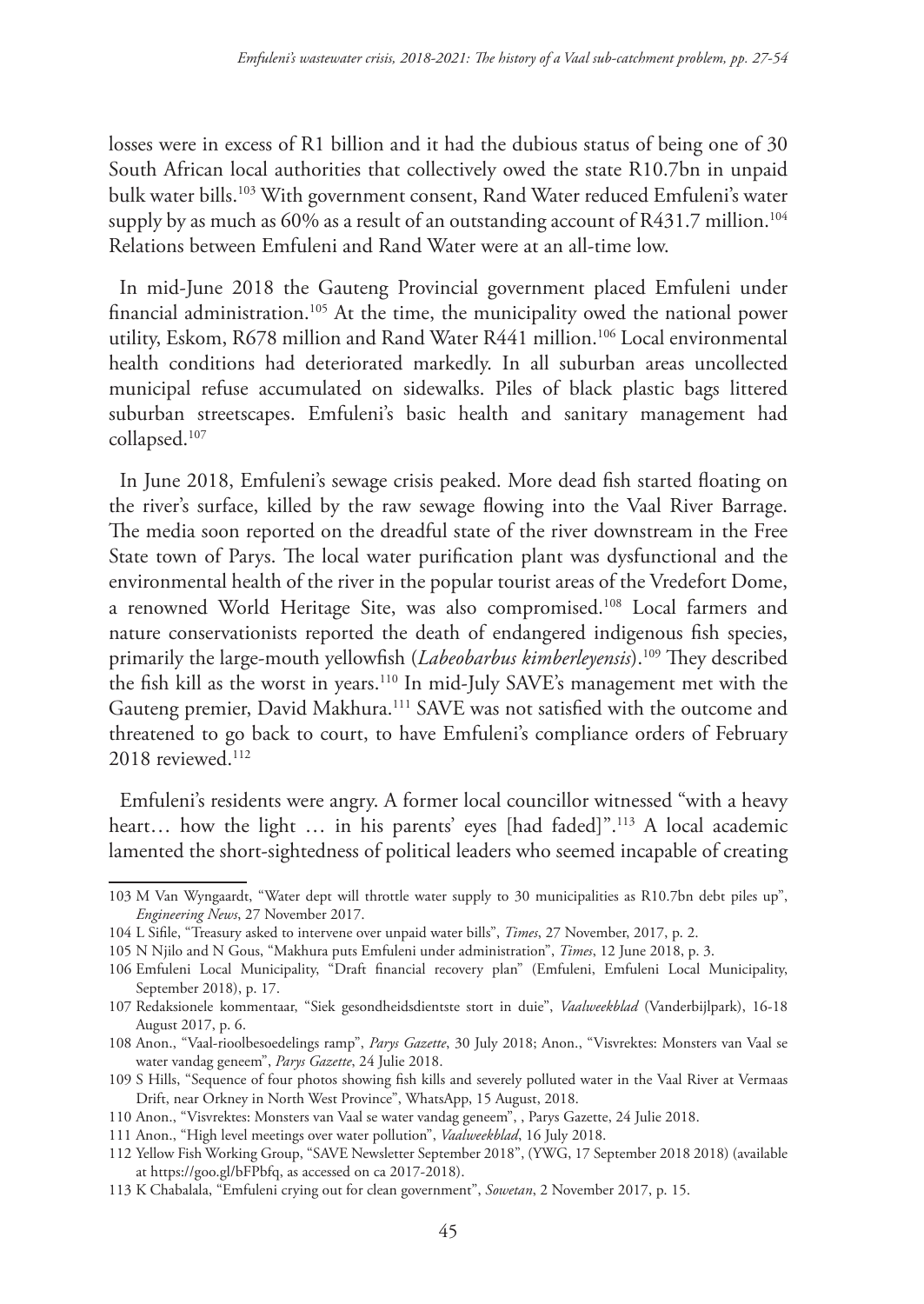a better future for the people.114 A public commentator defined the "failing" local government,115 while another argued the river was like "a dirty toilet". These were symptoms of defeat and disorientation.<sup>116</sup> In an act of indignation, activists rushed into Emfuleni's municipal offices, submitting a strongly-worded memorandum to management, and then flushed the entrance to the building with a messy concoction of sewage and dead fish, to protest against the municipality's abysmal service delivery.<sup>117</sup>

On 11 August 2018, SAVE's lawyer, Jeremy Ridl, addressed a packed public meeting at a popular riverfront resort. The NGO was on the warpath.<sup>118</sup> There had been talks with influential members of the ruling ANC,<sup>119</sup> but this had not yet borne fruit. Nothing appeared to be happening. SAVE's vice-chairperson, Maureen Stewart, took the DWS to task, alleging they had made "false statements" about the cause of the fish kills.120 The new minister for water and sanitation, Gugile Nkwinti, agreed and he in turn pointed a finger at the department.<sup>121</sup> SAVE's members and water quality experts knew, from experience, that local fish kills were caused by sewage spills.<sup>122</sup>

Residents of Sebokeng also took the government to task. In 2015, former DWS minister, Nomvula Mokonyane, had promised to make 6 000 jobs available at the Sebokeng wastewater treatment works.<sup>123</sup> Since 2017 an angry group protested for days at the entrance of the treatment works, preventing officials and contractors from reporting for work on the plant and construction site. The protestors wanted the "promised" jobs. Frequent work stoppages followed. Delays in completing the Sebokeng regional wastewater project, implied significant financial losses. Minister Nkwinti negotiated with the protestors and managed to convince them, with financial support, to allow work on the project to be resumed.124

Emfuleni's crisis reverberated downstream of the Barrage. Two videos on YouTube went viral with local waterfront property owner, Johan de Klerk, explaining how

<sup>114</sup> TK Pooe, "When do we admit SA has failed?", *Sunday Independent*, 8 July ca 2018, p. 14.

<sup>115</sup> J Venter, "SA's most important river in a state of crisis", *Farmers Weekly*, 13 August, 2018, p. 13.

<sup>116</sup> S Zwane, "Vaal River like a dirty toilet", *Daily Sun*, 27 July 2018, p. 4.

<sup>117</sup> Anon., "Dooie vis en vrot water vir Emfuleni", *Vaalweekblad*, 15 Augustus 2018; "Dooie vis en vrot water vir Emfuleni", *Vaalweekblad*.

<sup>118</sup> B Vally, "Draft order: Save the Vaal Environment (applicant) and Emfuleni Local Municipality (first respondent) and Dithaba Oupa Nkoana (second respondent)".

<sup>119</sup> TPA TOA/20180811, "Audionote: SAVE public meeting, Stonehaven, 11 August" (Personal notes and Audionote, 2018).

<sup>120</sup> S Bega, "Activists pick out 'fishy' claim", *Saturday Star*, 18 August 2018, p. 2.

<sup>121</sup> Yellow Fish Working Group, "SAVE: M Plant to Minister Gugile Nkwinti, Minister of Water and Sanitation 15 August 2018" (Zuurfontein, SAVE, 17 September 2018 2018) (available at https://goo.gl/2fiw3D, as accessed on ca 2017-2018); Anon., "Municipal failure the cause of SA's sewage mess", *Legalbrief: Environmental*, 9 October 2018.

<sup>122</sup> S Mashaba, "Council blamed for sewage spillage into Vaal River", *Times*, 15 August 2018, p. 2.

<sup>123</sup> SANEWS, "Sedibeng sewer scheme brings relief to residents", *Engineering News*, 13 May, 2015.

<sup>124</sup> H Sithole, "Department of Water and Sanitation internet article: Minister Nkwinti and Sebokeng residents find common ground on Sedibeng Regional Sanitation Scheme", *News Release*, 19 July, 2018.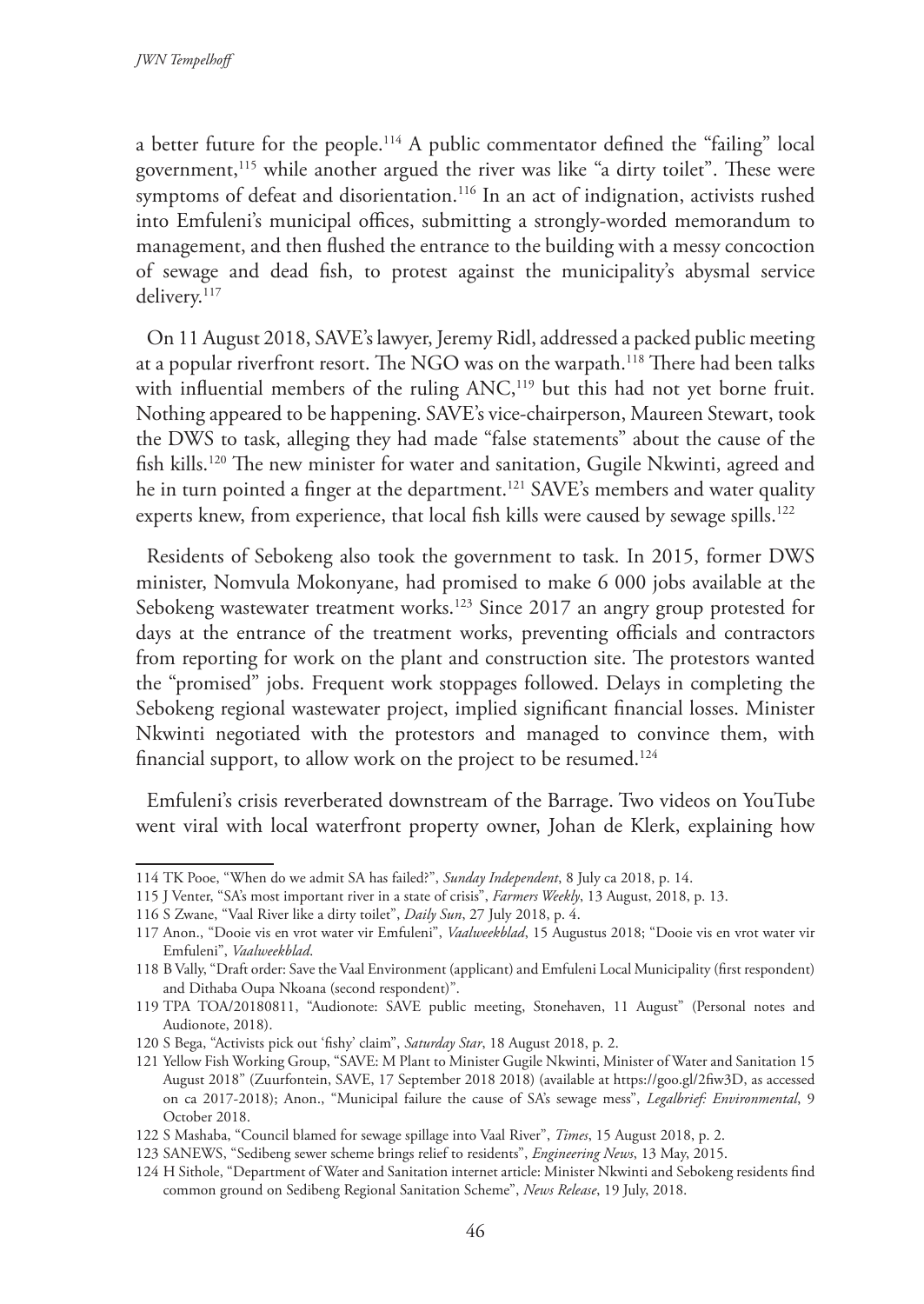painful it was for him, as sporting fisherman, to see masses of dead fish floating on the Vaal River. Despite receiving some not-so veiled threats to his personal safety, he was determined to call the public to action. He wanted public engagement in dealing with what was nothing less than the random and careless destruction of the environment by the political authorities at local government level.<sup>125</sup>

By the end of August 2018, the Vaal Action Group (VAG),<sup>126</sup> replete with science advisors, a private company capable of solving the water spill, legal experts and many enthusiastic supporters, had had enough. They started rescue operations in the vicinity of Parys and the Vredefort Dome.127 An artist and activist resident of Parys placed a work of art depicting a yellow fish under the town's bridge across the Vaal River. The art piece was titled: "Broken". It featured pieces of the famous Dome's red granite rock and was in the shape of the threatened indigenous yellow fish. It created awareness of the "broken", damaged state of the river and its vulnerability to human negligence and neglect.<sup>128</sup>

Emfuleni's crisis even reverberated in the National Assembly. In August 2018 the Legislative Assembly's water and sanitation portfolio committee visited Emfuleni.<sup>129</sup> By November 2018, the Portfolio Committee on Water and Sanitation reported that the work stoppages at the Sebokeng Regional wastewater construction site had accumulated to R89 million in losses as a result of work stoppages.<sup>130</sup> But through all of this, the government's response to the crisis can best be described as "remaining placid". However, NGOs like SAVE and VAG, had a different agenda. Civil society stood up against what it considered to be the unjust treatment of a living river. Apart from ongoing deliberations on social media and news reports, the people at large sided publicly with the NGOs in raising a collective voice of protest. There had been fish kills before in the Vaal River Barrage, but in discussions local residents agreed that the sewage spills of August 2018, were "the worst in living memory".<sup>131</sup>

<sup>125</sup> "Vaalrivier", *Youtube*, updated 25 Julie 2018 (available at https://www.youtube.com/watch?v=E0nCfum\_-F4, as accessed on July 2018); "Vaalrivier contamination – Update", *Youtube*, updated 10 August 2018 (available at https://www.youtube.com/watch?v=\_UASql0I4iM, as accessed on 22 September 2018).

<sup>126</sup> "Vaal Action group", 2018 (available at http://www.vaalactiongroup.co.za/about-vag/, as accessed on 22 September 2018).

<sup>127</sup> TPA/TOA/20180825, "Vaal Action Group meeting, Parys, 25 August", 2018.

<sup>128</sup> TPA 20181017 Email correspondence. D Terblanche (Parys) to E Tempelhoff on 16 October, "Yellowfish rock art: Statement on Vaal River at Parys", (16 October, 17 October 2018 2018).

<sup>129</sup> ANA, "Faulty treatment units the cause of Vaal River contamination", *The Citizen*, 20 August 2018 (available at https://goo.gl/BeL7vB, as accessed on ca 2017-2018).

<sup>130</sup> PMG, ATC181121: Report of the Portfolio Committee on Water and Sanitation on an oversight visit to the North West, Free State and Gauteng Provinces, from 13-17 August 2018, Dated 21 November 2018 (Cape Town, 2018).

<sup>131</sup> S Bega, "Vaal River suffocates under filthy wave of raw effluent", *Saturday Star*, 28 July 2018.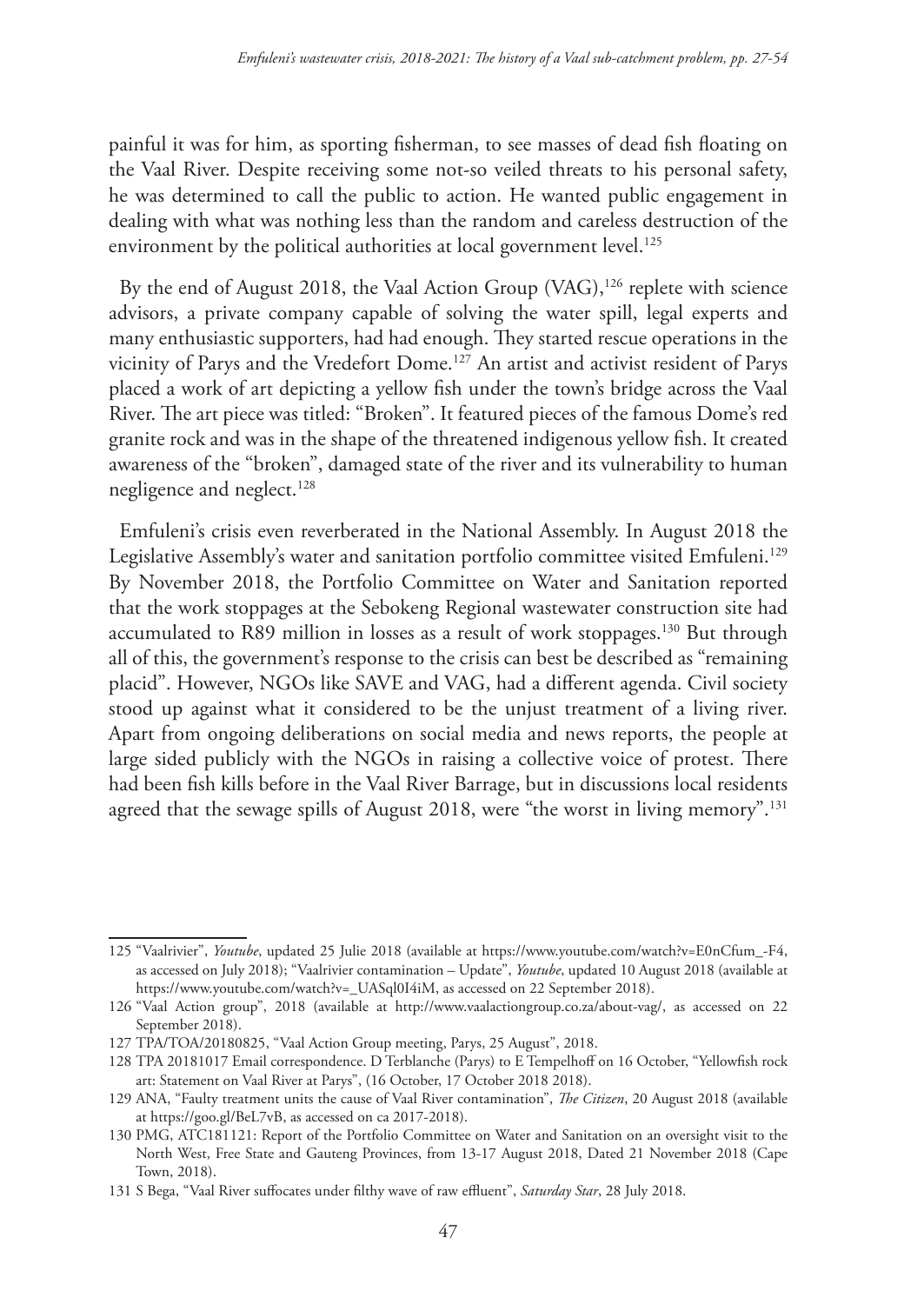#### **The quest for recovery: DWS steps in**

As the minister of Water and Sanitation, Nkwinti was firm in his resolve to deal with the Vaal River crisis.<sup>132</sup> He was well-informed on the severity of the issue.<sup>133</sup> Many sections of the Sebokeng plant (electrical pumps, engines and wiring systems) had been submerged in raw sewage.<sup>134</sup> Work stoppages were to blame. Then followed a futile attempt at turning all the country's wastewater treatment works into national key-points.135 Significant components of Emfuleni's wastewater infrastructure had been subject to destruction and copper-cable theft.<sup>136</sup> The government's resolve was to put things together again.

#### *The SA Human Rights Commission joins the fray*

In September 2018, the South African Human Rights Commission (SAHRC) announced it would be investigating the issue of pollution on the Vaal River. Locals were critical of the whole debacle, pointing fingers at "politicians who steal our money and hence sabotage the sewerage works".137 However, for some it was an opportunity to let off steam. Critics remained cynical of the SAHRC's ability to make a difference.<sup>138</sup>

On 3 September 2018 members of the Human Rights Commission (SAHRC) visited Emfuleni. The team's leader, Buang Jones, told the media that the state of the wastewater treatment works was a matter of grave concern.<sup>139</sup> On 25–27 September the SAHRC commissioners held public hearings in Vanderbijlpark, taking evidence from numerous civil society organisations, such as SAVE, the Vaal Environmental Justice Association (VEJA), the Federation for a Sustainable Environment (FSE), the Emfuleni Ratepayers Association (ERPA),<sup>140</sup> as well as representatives of the faithbased organisations operating in Boipatong, Sharpeville, Bophelong, Sebokeng and Evaton.141 At subsequent meetings of the SAHRC in Johannesburg in November

<sup>132</sup> PMG, Department of Water and Sanitation irregular, fruitless and wasteful expenditure: Hearing (Cape Town, Parliamentary Monitoring Group (PMG), 2018).

<sup>133</sup> PMG, GE Nkwinti, Budget Vote 36: Department of Water and Sanitation 2018/2019 financial year (Cape Town, Parliamentary Monitoring Group, 2018).

<sup>134</sup> E Tempelhoff, "Werk begin oplaas", *Beeld*, 1 Augustus 2018, p. 4.

<sup>135</sup> PMG, "Water and Sanitation Master Plan; Legislation: DWS briefing, with Minister, 29 August" (Cape Town, Parliamentary monitoring committee, 2018) (available at https://goo.gl/zFqmuh, as accessed on ca 2017- 2018).

<sup>136</sup> DWS, *Annual report 2017/18*, Department of Water and Sanitation (Pretoria, Department of Water and Sanitation, 21 September 2018), pp. 11-12.

<sup>137</sup> T Kubheka, "Social media comments to: SAHRC announces inquiry into Vaal River pollution", *Eyewitness News*, 3 September 2018.

<sup>138</sup> M Lindeque, "Social media comments to: SAHRC probve into Vaal River contamination to get underway", *Eyewtness News*, 25 September 2018.

<sup>139</sup> B Bingwa, "SA Human Rights Commission to hold inquiry into the Vaal river pollution", *702 News* (Johannesburg), 4 September 2018.

<sup>140</sup> TPA/TOA/20180926, "SAHRC Vaal River Barrage polution, SAHRC hearings, Vanderbijlpark, 26 September", 2018.

<sup>141</sup> TPA/TOA/20180925, "Day 1: SAHRC hearings Stonehaven on Vaal", 2018, Oral history.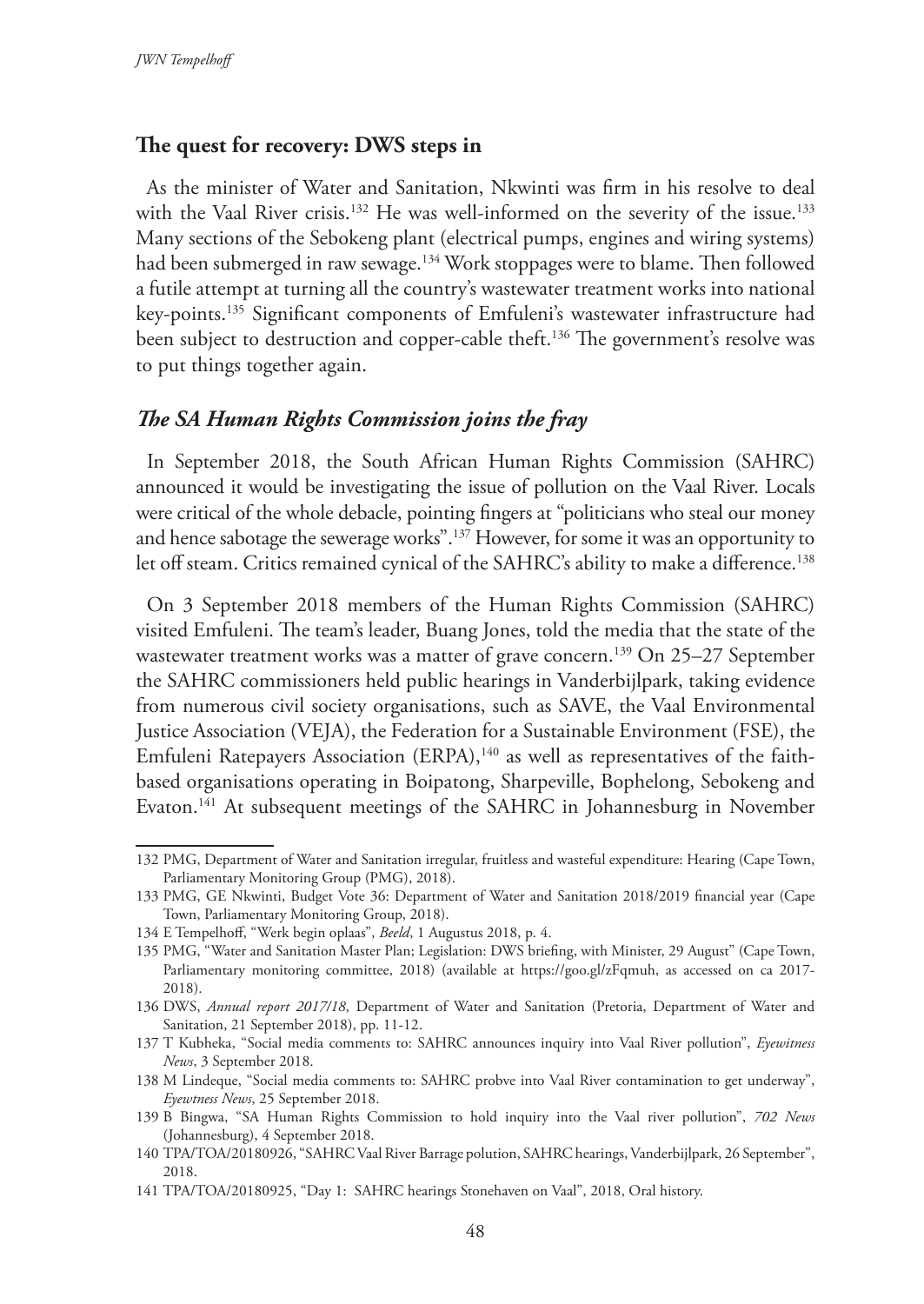2018 and February 2019, commissioners took evidence from government officials,<sup>142</sup> and industries using the Vaal River Barrage and its upstream water resources.<sup>143</sup> The commission took a wider view of things by listening to the evidence of Ekurhuleni Metropolitan Municipality, Midvaal Local Municipality, as well as the City of Johannesburg's wastewater treatment sector.<sup>144</sup> The commission clearly had sufficient information at its disposal on the Emfuleni wastewater crisis. For residents of Emfuleni the SAHRC proved to be of value at the time – even if it only meant restoring dignity to the whole debacle by focusing on a human rights perspective.

#### *A new approach: The SANDF and the Vaal River crisis*

Meanwhile, in October 2018, at the time of his mid-term budget speech, the new finance minister, Tito Mboweni, hinted that the South African National Defence Force (SANDF), would be deployed in Emfuleni.<sup>145</sup> Special measures were in the pipeline, he said, to fund the infrastructure works in collaboration with the municipal management and the private sector.<sup>146</sup>

The SANDF Genie Corps had previously been deployed in the Democratic Republic of the Congo (DRC) where they had had helped by doing essential repairs and maintenance to existing water and sanitation infrastructure. It was agreed that the SANDF presence would be of significant value in Emfuleni.<sup>147</sup> At first there were critical public comments.<sup>148</sup> Even SAVE had reservations,<sup>149</sup> but the promise of a Defence Force presence did have a calming effect on the residents.150 Once the contingent of 200 SANDF members arrived at Emfuleni on 23 November 2018, their presence was evidence that something was "at least being done" in an attempt to put things in order.<sup>151</sup>

The SANDF made many friends. Colonel Andries Mahapa, a jovial, but firm commander, became a friend of key stakeholders. By January 2019 the number of

<sup>142</sup> TPA/TOA20181119, "Audionote: SAHRC, Session Jhb Council Chamber DEA and Midvaal LM, 2018.11.19", 2018.

<sup>143</sup> TPA/TOA20181120, "Audionote: SAHRC, Session JoBurg Theatre, Braamfontein 2018.11.20", 2018.

<sup>144</sup> A Mthethwa, "More money, more time needed to fix contamination in river system", *Daily Maverick*, 21 February 2019; "Audionote: SAHRC hearings Constitutional Hill, Arcelor Mittal, DWS Gauteng, SASOL Whistle blower", 2019.

<sup>145</sup> C Ramaphosa, "President Ramaphosa's statement on Nhlanhla Nene", Statement by the presidency of the RSA, *Sowetan Live* (Johannesburg), 10 October 2018; Live newsfeed team, "OVERVIEW: Mboweni is in, Nene is out – 5 things you need to know", *News 24*, 9 October 2018.

<sup>146</sup> PMG, Minister T Mboweni, Medium term budget policy statement: The economy at a crossroads (Cape Town, Parliamentary Monitoring Group, 2018), pp. 9-10.

<sup>147</sup> J de Lange, "Weermag maak hulle reg vir Operasie Vaalrivier", *Netwerk 24 Rapport* (Johannesburg), 28 October 2018.

<sup>148</sup> L Louw-Vaudran, "Should the army be cleaning up South Africa's rivers?", *Daily Maverick*, 9 November 2018.

<sup>149</sup> S Bega, "Tito to Vaal rescue", *Saturday Star*, 30 October 2018.

<sup>150</sup> SAVE, "Response to finance minister's mid term policy statement re Vaal River crisis", *News Release*, 25 October 2018.

<sup>151</sup> BC Simelane, "Army experts step in to assist Emfuleni municipality with sewage problems", *Daily Maverick*, 26 November 2018.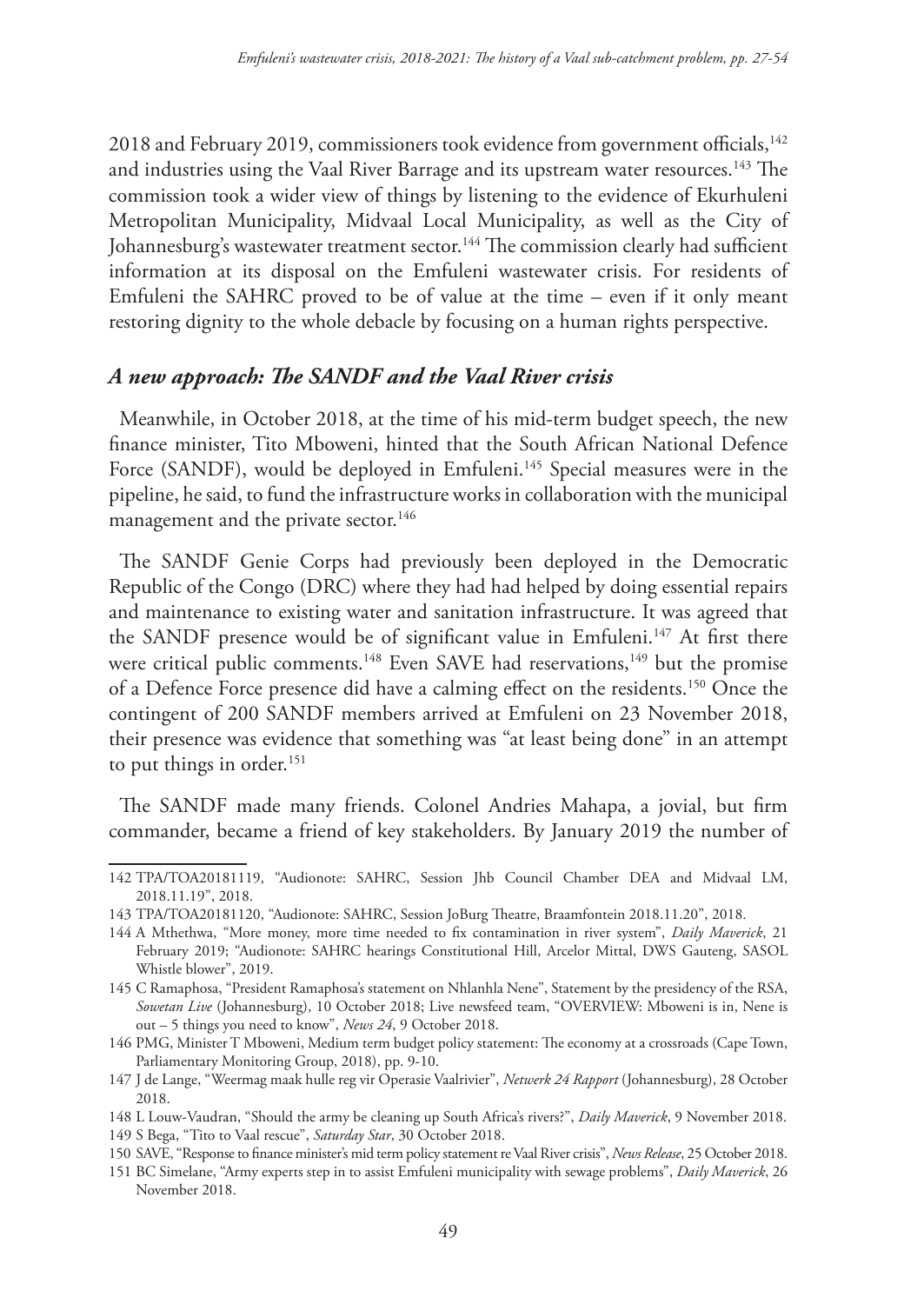soldiers working on the Vaal River sewage crisis had increased to 300. The SANDF wanted to have "everything in order" within a year.<sup>152</sup> Almost exactly a year later, by December 2019, ERWAT, Ekurhuleni's wastewater company, took over from the SANDF, who had at least worked on: safeguarding infrastructure; unblocking clogged treatment systems; and getting 24 dysfunctional pump stations operational.<sup>153</sup>

At grassroots level in the townships of Emfuleni, residents were in a bad place. Middle class residents of Sebokeng complained about struggling to make ends meet and finding the funds to pay their home loans, while municipal service disruptions affected the ambiance of otherwise cheerful neighbourhoods. At Sebokeng's hostels, an area of the township where families were living in small confined spaces in long blocks of non-detached residences, there were complaints that raw wastewater often flooded their homes. Overworked pipelines leaked into open gutters and flowed freely in the streets. Small children were even building mud castles with wet soil they collected in sewage canals. Domestic animals, goats, pigs, cats and dogs, roamed the streets scavenging for morsels to eat.<sup>154</sup>

In Peacehaven, a former white suburb of Vereeniging, local sewage pump stations were often out of order and residents then resorted to the random release of raw sewage into canals on sidewalks. Streams of sewage then flowed into the Vaal River Barrage upstream of a local waterfront hotel.

### **Securing funds for Emfuleni's recovery**

Although in his annual State of the Nation (SONA) speech presented on 7 February 2019, President Ramaphosa singled out the problems being experienced with severe pollution of the Vaal River and indicated government's support in addressing the issue, funds were not forthcoming.155 Finance minister Mboweni reaffirmed government's commitment to spend public money on infrastructure, but Emfuleni was not singled out.<sup>156</sup> According to experts Emfuleni's Sebokeng WWTW upgrade required at least R1.1 billion,<sup>157</sup> and there were estimates that work would take two years for the project to be completed.158 Simply put, the government did not have the money to finance the Emfuleni project. In 2019, the country went to the polls

<sup>152</sup> P Phakgadi, "SANDF sends more engineers to sort out Vaal River contamination", *News24*, 14 December 2018.

<sup>153</sup> News24Wire, "SANDF to withdraw from Vaal River intervention project by Friday", *Engineering News*, 27 January 2020.

<sup>154</sup> JWN Tempelhoff et al., *The Anthropocene and the hydrosphere A case study of sanitation governance in Emfuleni Local Municipality (2018-19)*, The Research Niche for the Cultral Dynamics of Water (CuDyWat) at North-West University (Vanderbijlpark, 2019.09.09 2019), pp. 42-44.

<sup>155</sup> C Ramaphosa, 2019 State of the Nation Address (Cape Town, Parliamentary Monitoring Group, 2019).

<sup>156</sup> T Mboweni, 2019 budget speech, RP18/2019, p. 16 (Pretoria, Communictions directorate, 2019).

<sup>157</sup> N Gous, "R240m keeps Vaal River clean-up going, but project needs R1.1bn", *Times Live*, 21 February 2019.

<sup>158</sup> A Mthethwa, "More money, more time needed to fix contamination in river system", *Daily Maverick*, 21 February 2019.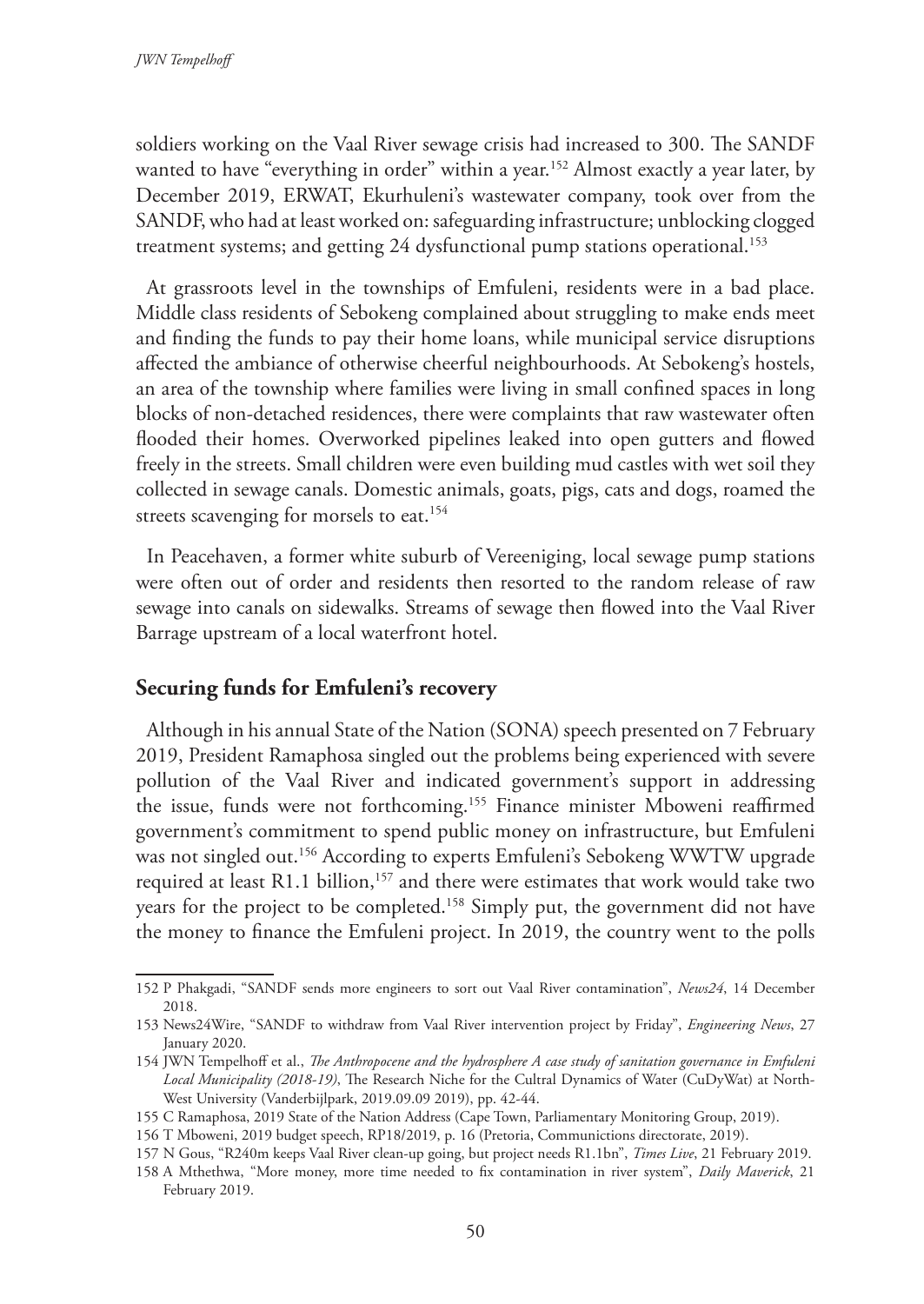for the national elections. The ANC won under Ramaphosa's leadership and Lindiwe Sisulu became the new Minister of Human Settlements, Water and Sanitation.

In late 2019, SAVE held meetings with the East Rand Water Care Company (ERWAT) and Gauteng Province officials on the essential repair work to be carried out on Emfuleni wastewater pipelines. By January 2020 it was evident to SAVE, that ERWAT's operations were not satisfactory. The new Water and Sanitation minister, Lindiwe Sisulu, meanwhile stepped in and at a public meeting in Vereeniging took a hard-line approach. ERWAT had until June 2020 to resolve the pipelines and pump station issues that were still not resolved. she said. Rand Water had meanwhile once again offered to assist and had joined as one of the implementing agents for Module 6 at the Sebokeng WWTW.159 They were the obvious favourites to take over the work.

Although "infrastructure development" had been identified as an important focus in the comprehensive plans of the Department of Water and Sanitation when Ramaphosa's first term began,<sup>160</sup> government was unable to raise the necessary funds. Even the work carried out by the SANDF team in Emfuleni had been hamstrung by the lack of government funding.161 Furthermore, the city council, by that time under a well-meaning mayor, Rev. Gift Moerane, was unable to be of service, because the municipality remained under financial administration.

At a public meeting held in January 2020, the minister, Lindiwe Sisulu, managed to win the confidence of Emfuleni residents when she told a public meeting it would take three years to restore the wastewater system. She wanted things to be done much sooner.<sup>162</sup>

Then, on 27 March 2020, South Africa shut down as a precautionary measure in combatting the global outbreak of the COVID-19 pandemic. Despite this setback, work at the Sebokeng plant continued as part of the "essential services" category of work that was permitted despite the pandemic. However, intermittent protest action interrupted work at the Sebokeng site between July and December 2020.163 Water sector monitoring operations were resumed in the Upper Vaal management area in the second half of 2020.164 Word had it that Module 6 of the Sebokeng wastewater treatment works was commissioned in December 2020.165 In early 2021, Minister Lindiwe Sisulu once again communicated with stakeholders in Emfuleni and told SAVE's management that there would be a formal takeover of Emfuleni's wastewater

<sup>159</sup> TPA/TOA 20210508, Phone interview Maureen Stewart, SAVE, 8 May 2021.

<sup>160</sup> DWS, *National water and sanitation master plan: Plan to action*, Department of Water and Sanitation (Pretoria, 2018) (available at https://bit.ly/3u74hnr, as accessed on ca 2017-2018).

<sup>161</sup> JWN Tempelhoff et al., *The Anthropocene and the hydrosphere A case study of sanitation governance in Emfuleni Local Municipality (2018-19)*, pp. 71-72.

<sup>162</sup> VEM, "Great start for the Vaal River clean-up project", *Vaal Express Media* (Online), 24 January 2020.

<sup>163</sup> TPA/TOA 20210508, Phone interview Maureen Stewart, SAVE, 8 May 2021.

<sup>164</sup> VBMA KRF, "Minutes of the Klip River Forum, Zoom Virtual platform, on 4 August 2020", 2020 (available at https://bit.ly/3cihGU9, as accessed on ca 2017-2018).

<sup>165</sup> TPA/TOA 20210508, "Phone interview Maureen Stewart, SAVE, 8 May 2021".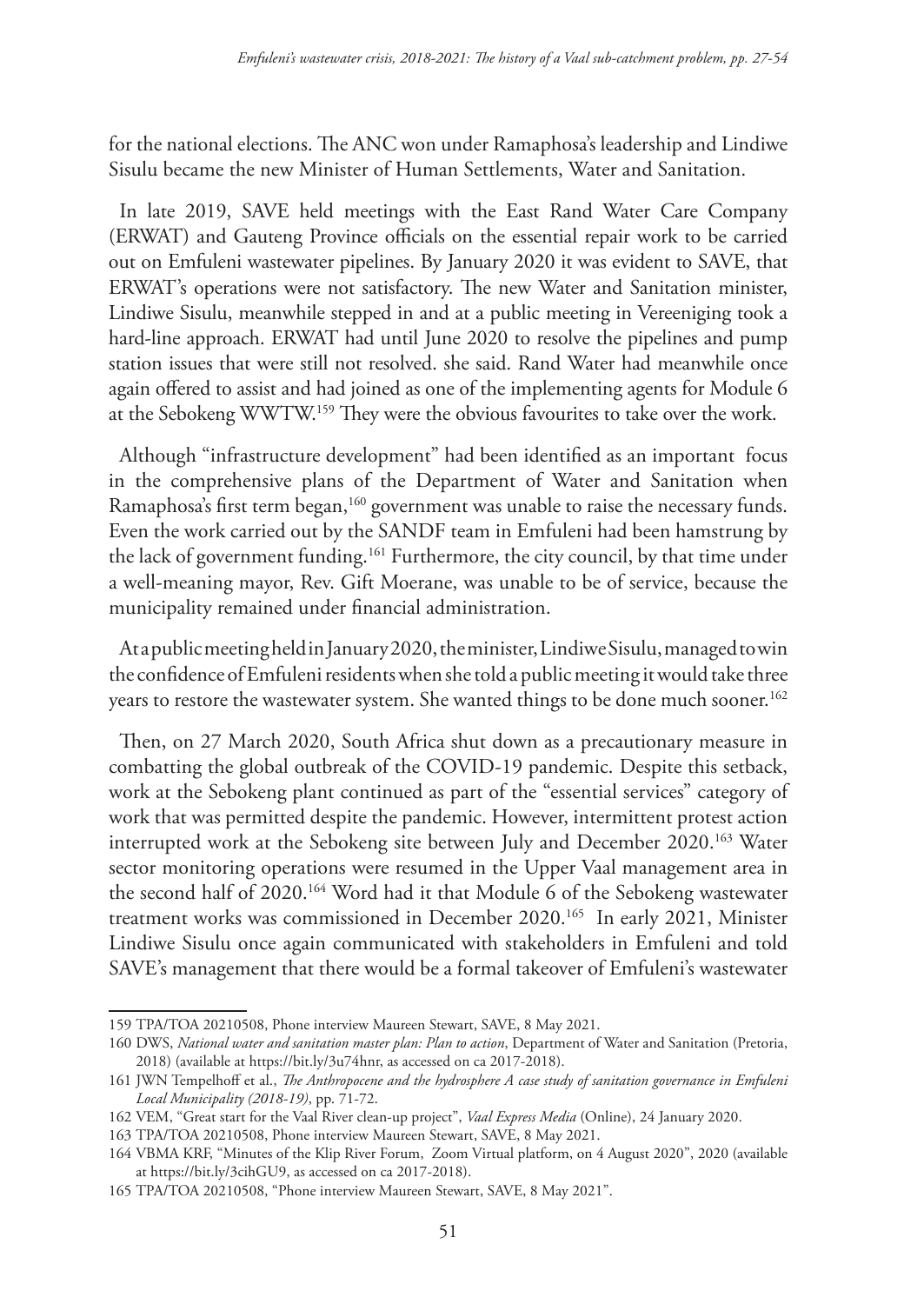infrastructure by the DWS, but that before the department was legally empowered to do so it first had to contend with Section 63 of the Water Services Act of 1997. She stressed that the department's legal team had started working on the matter.<sup>166</sup>

## **SAHRC releases report**

On 17 February 2021 the South African Human Rights Commission released its long-awaited report on Emfuleni.<sup>167</sup> The hard-hitting report stressed that the human rights of local residents had been violated by the local municipality's inability to ensure proper operations at its wastewater works for several years. The Vaal River Barrage had become a major health hazard. The crisis had compromised water security and posed a potential threat to 19 million residents of Gauteng. The commission also warned that a number of strong, legitimate damage claims had been laid against the Department of Water and Sanitation and that these might even lead to hearings in South Africa's Constitutional Court.<sup>168</sup>

Although the commission's report had an immediate effect, there were soon signs of lethargy on the part of government and Emfuleni Local Municipality to step in and take pro-active measures. They had "dodged the bullet" for so long it was almost as if they were immune to criticism. Apart from the formal commissioning of Module 6 of the Sebokeng wastewater treatment works, the ill-functioning infrastructure system remained poor. At its 23 February 2021 meeting with stakeholders the management of the IVRS Reconciliation Committee explained that the wastewater treatment works of the Leeuwkuil (Vereeniging) and Sebokeng were 40-50% overused, while SAVE's insider information had it that the Rietspruit plant was only 30% operational. Of the 44 pump stations serving the system, seven were operational, while 24 were operating, but required attention. The key issues, experts pointed out, was the need for DWS to formally take charge of appointing contractors on the project; and preventing vandalism and community upheavals. There remained a dire need for sufficient human resources capacity to operate and manage the systems in Emfuleni. The management of the IVRS Committee was aware that only R268 million of an estimated R2.2bn had been paid for the Emfuleni upgrade at the time.<sup>169</sup>

In April 2021 when Emfuleni announced its annual increase of the rates on service delivery and taxes, there was an outcry. Residents pointed to the rank ineptitude

<sup>166</sup> N Richards, "Water and sanitation dept to take over Emfuleni's water works", *The Citizen*, 20 February 2021; JTP, Phone interview Maureen Stewart, SAVE, 8 May 2021.

<sup>167</sup> South African Human Rights Commission (SAHRC), *Final report of the Gauteng provincial inquiry into the sewage problem of the Vaal River*, South African Human Rights Commission (Johannesburg, 17 February 2021).

<sup>168</sup> S Bega and JWN Tempelhoff, "Emfuleni's wastewater crisis and the Vaal River Barrage" (U3A Joburg East Branch monthly meeting Online Zoom, U3A, Johannesburg, 10 May 2021).

<sup>169</sup> DWS IVRSSSC, "Continuation of the Integrated Vaal River System Reconciliation Strategy Study – Phase 2: Strategy steering committee Meeting 5: Agenda and presentations 25 February".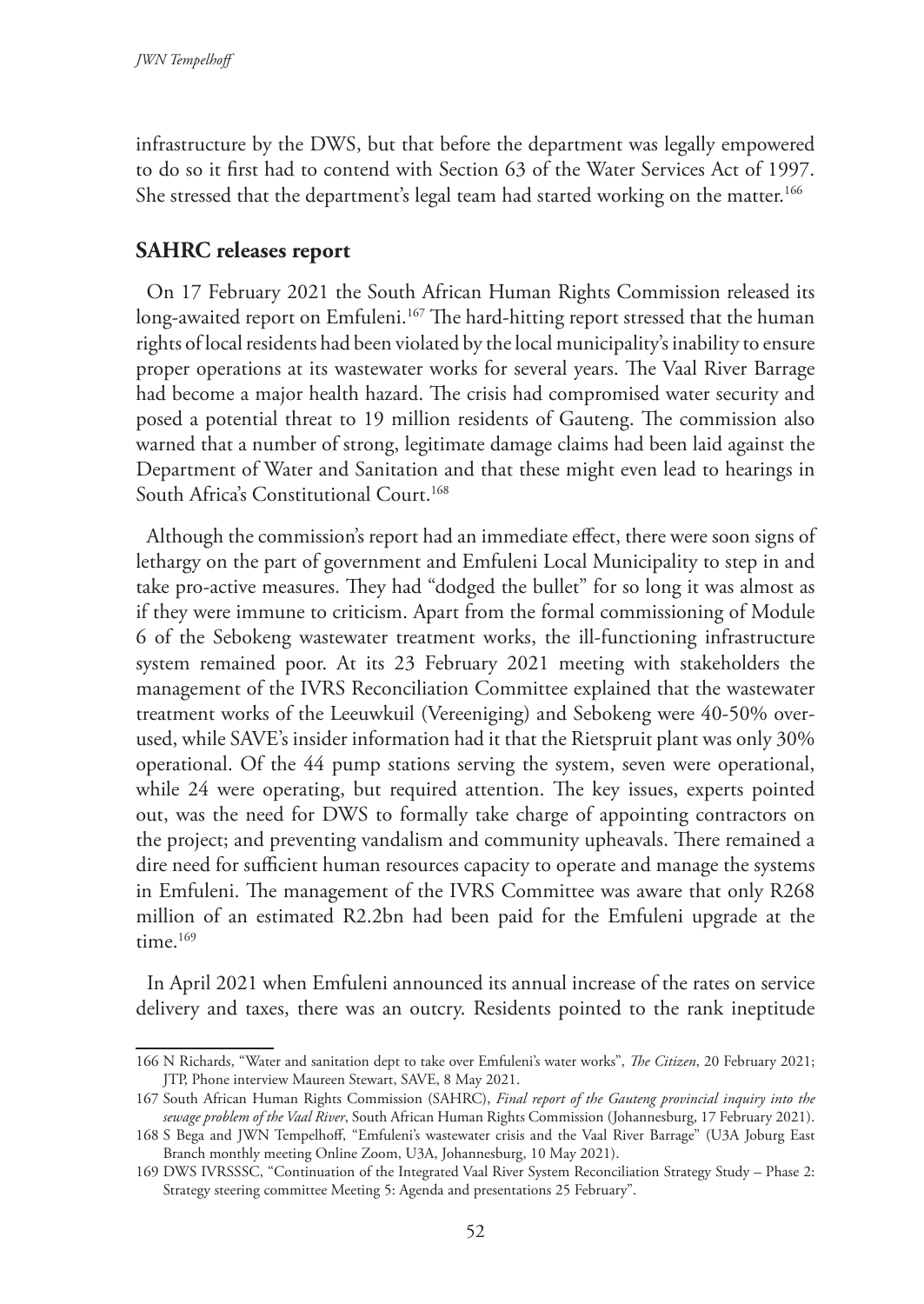of the municipality and its abject failure to render adequate water and wastewater services.<sup>170</sup> Residents in the predominantly black formal and informal residential areas of Emfuleni complained bitterly about the smells and the ongoing wastewater leaks.171 As for SAVE, they once again started contemplating more legal steps against Emfuleni for its poor performance in terms of basic service delivery.<sup>172</sup> In May 2021, residents of Vereeniging's Three Rivers residential area reported 81 water leaks without receiving appropriate responses from the local authority.<sup>173</sup> It was all too apparent that the legacy of Emfuleni's wastewater crisis was still in the doldrums.

#### **Conclusion**

 Emfuleni's failing wastewater infrastructure had suffered from years of neglect and insufficient maintenance and upgrade programmes. Residents had put up with this poor service delivery since mid-2010. The pollution of the Vaal River Barrage and the unacceptable, unhygienic conditions in nearby townships were a severe threat to human and environmental health. Despite the fact that substantial amounts of public money had been spent on repairs to the Sebokeng regional wastewater system, it was still not operational. The deteriorating social-ecology of a former dynamic industrial urban community situated on the banks of the Vaal River Barrage was clearly in a bad space. Furthermore, the environmental health of its scenic river waterscapes had a profound effect on residents' mental health.

An April 2021 *Mail & Guardian's* editorial comment, summed up the debacle accurately when it commented:

The Vaal can be saved, but the biggest problem is the time it is taking to save it – [this is] time the economically depressed region doesn't have… Private infrastructure projects and government housing schemes that will bring jobs and boost investment are on hold because of the collapsed wastewater system and other service-delivery issues… Tourism is a major opportunity for the riverfront … but nobody wants to sit next to a sewage-infested river… The Vaal is suffering the effects of bureaucracy and a lack of government funding. And there's no urgency on the part of officials to fix this dangerous mess.<sup>174</sup>

By mid-2021 there was a sense of persistent uncertainty about the ongoing COVID-19 pandemic and the very real possibility of a third wave of infections in

<sup>170</sup> G Welman, "The rot and rotten goings-on in Emfuleni municipality", Opinion, *Mail&Guardian* (Johannesburg), 22 April 2021.

<sup>171</sup> S Bega and M Zali, "Sewage poisons the Vaal", Environmental News, *Mail & Guardian* (Johannesburg), April 3-6 May 2021.

<sup>172</sup> TPA/TOA 20210508, Phone interview Maureen Stewart, SAVE, 8 May 2021.

<sup>173</sup> C Cloete, "Dit lek orals water in Vereeniging", *Vaalweekblad* (Vanderbijlpark), 7 Mei 2021 (available at https:// bit.ly/3o2AZol, as accessed on ca 2017-2018).

<sup>174</sup> Editor, "No urgency to fix the Vaal sewage crisis", Editorial comment, *Mail & Guardian* (Johannesburg), 29 April 2021 (available at https://bit.ly/2Rs2Su5, as accessed on ca 30 April 2021).